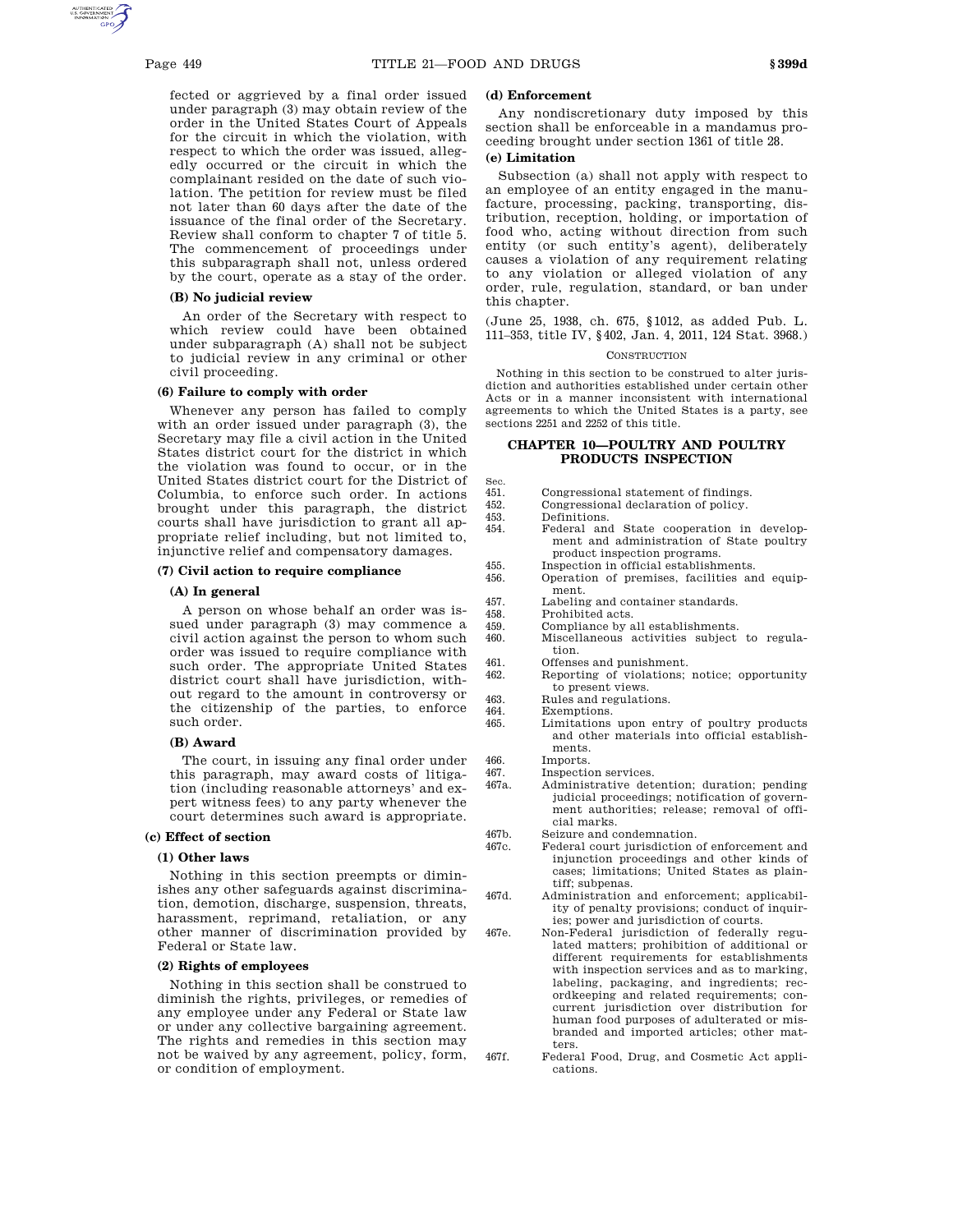Sec.

- 468. Cost of inspection; overtime.<br>469. Authorization of appropriation
- 469. Authorization of appropriations.<br>470. Omitted.
- Omitted.
- 
- 471. Safe Meat and Poultry Inspection Panel.<br>472. Interstate shipment of poultry inspecte Interstate shipment of poultry inspected by Federal and State agencies for certain small establishments.

## **§ 451. Congressional statement of findings**

Poultry and poultry products are an important source of the Nation's total supply of food. They are consumed throughout the Nation and the major portion thereof moves in interstate or foreign commerce. It is essential in the public interest that the health and welfare of consumers be protected by assuring that poultry products distributed to them are wholesome, not adulterated, and properly marked, labeled, and packaged. Unwholesome, adulterated, or misbranded poultry products impair the effective regulation of poultry products in interstate or foreign commerce, are injurious to the public welfare, destroy markets for wholesome, not adulterated, and properly labeled and packaged poultry products, and result in sundry losses to poultry producers and processors of poultry and poultry products, as well as injury to consumers. It is hereby found that all articles and poultry which are regulated under this chapter are either in interstate or foreign commerce or substantially affect such commerce, and that regulation by the Secretary of Agriculture and cooperation by the States and other jurisdictions as contemplated by this chapter are appropriate to prevent and eliminate burdens upon such commerce, to effectively regulate such commerce, and to protect the health and welfare of consumers.

(Pub. L. 85–172, §2, Aug. 28, 1957, 71 Stat. 441; Pub. L. 90–492, §2, Aug. 18, 1968, 82 Stat. 791.)

## AMENDMENTS

1968—Pub. L. 90–492 inserted provisions stating it to be necessary that the health and welfare of consumers be protected by assuring that poultry products distributed to them are wholesome, not adulterated, and properly marked, labeled, and packaged, provisions that misbranded poultry products impair the effective regulation of poultry products and destroy markets for wholesome, not adulterated, and properly labeled and packaged poultry products, and result in sundry losses to poultry producers and processors of poultry and poultry products, as well as injury to consumers, and provisions that all articles and poultry which are regulated by this chapter are either in interstate or foreign commerce or substantially affect such commerce and that regulation by the Secretary of Agriculture and cooperation by the states and other jurisdictions as contemplated by this chapter are appropriate to serve the specified aims, and struck out provisions that all poultry and poultry products which have or are required to have inspection under this chapter are either in the current of interstate or foreign commerce or directly affect such commerce, provisions that that part entering directly into the current of interstate or foreign commerce cannot be effectively inspected and regulated without also inspecting and regulating all poultry and poultry products in the same establishment, and provisions authorizing the Secretary to designate major consuming areas.

#### EFFECTIVE DATE OF 1968 AMENDMENT

Section 20 of Pub. L. 90–492 provided that: ''This Act [see Short Title of 1968 Amendment note below] shall become effective upon enactment [Aug. 18, 1968] except as provided in paragraphs (a) through (c):

 $(a)$  The provisions of subparagraphs  $(a)(2)(A)$  and (a)(3) of section 9 of the Poultry Products Inspection Act, as amended by section 9 of this Act [section  $458(a)(2)(A)$  and  $(a)(3)$  of this title], shall become effective upon the expiration of sixty days after enactment hereof [Aug. 18, 1968].

''(b) Section 14 of this Act, amending section 15 of the Poultry Products Inspection Act [section 464 of this title], shall become effective upon the expiration of sixty days after enactment hereof [Aug. 18, 1968].

''(c) Paragraph 11(d) of the Poultry Products Inspection Act, as added by section 11 of this Act [section 460(d) of this title], shall become effective upon the expiration of sixty days after enactment hereof [Aug. 18, 1968].''

#### EFFECTIVE DATE

Section 29, formerly section 22, of Pub. L. 85–172, as renumbered by Pub. L. 90–492, §17, Aug. 18, 1968, 82 Stat. 805, provided that: ''This Act [this chapter] shall take effect upon enactment [Aug. 28, 1957], except that no person shall be subject to the provisions of this Act [this chapter] prior to January 1, 1959, unless such person after January 1, 1958, applies for and receives inspection for poultry or poultry products in accordance with the provisions of this Act [this chapter] and pursuant to regulations promulgated by the Secretary hereunder, in any establishment processing poultry or poultry products in commerce or in a designated major consuming area. Any person who voluntarily applies for and receives such inspection after January 1, 1958, shall be subject, on and after the date he commences to receive such inspection, to all of the provisions and penalties provided for in this Act [this chapter] with respect to all poultry or poultry products handled in the establishment for which such said application for inspection is made.''

## SHORT TITLE OF 1968 AMENDMENT

Section 1 of Pub. L. 90–492 provided: ''That this Act [enacting sections 467a to 467f and 470 of this title, amending this section and sections 452 to 461, 463 to 465, and 467 of this title, and enacting provisions set out as notes under this section] may be cited as the 'Wholesome Poultry Products Act'.

#### SHORT TITLE

Section 1 of Pub. L. 85–172 provided: ''That this Act [enacting this chapter and provisions set out as notes under this section] may be cited as the 'Poultry Products Inspection Act'.''

#### SEPARABILITY

Section 19 of Pub. L. 90–492 provided that: ''If any provisions of this Act or of the amendments made hereby [see Short Title of 1968 Amendment note above] or the application thereof to any person or circumstances is held invalid, the validity of the remainder of the Act and the remaining amendments and of the application of such provision to other persons and circumstances shall not be affected thereby.''

Section 28, formerly section 21, of Pub. L. 85–172, as renumbered by Pub. L. 90–492, §17, Aug. 18, 1968, 82 Stat. 805, provided that: ''If any provision of this Act [this chapter] or the application thereof to any person or circumstances is held invalid, the validity of the remainder of the Act and of the application of such provision to other persons and circumstances shall not be affected thereby.''

#### FOOD ADDITIVES AMENDMENT OF 1958

Pub. L. 85–929, §7, Sept. 6, 1958, 72 Stat. 1789, provided that: ''Nothing in this Act [amending sections 321, 331, 342, 346, and 348 of this title and section 210 of Title 42, The Public Health and Welfare, and enacting provisions set out as notes under sections 321 and 342 of this title] shall be construed to exempt any meat or meat food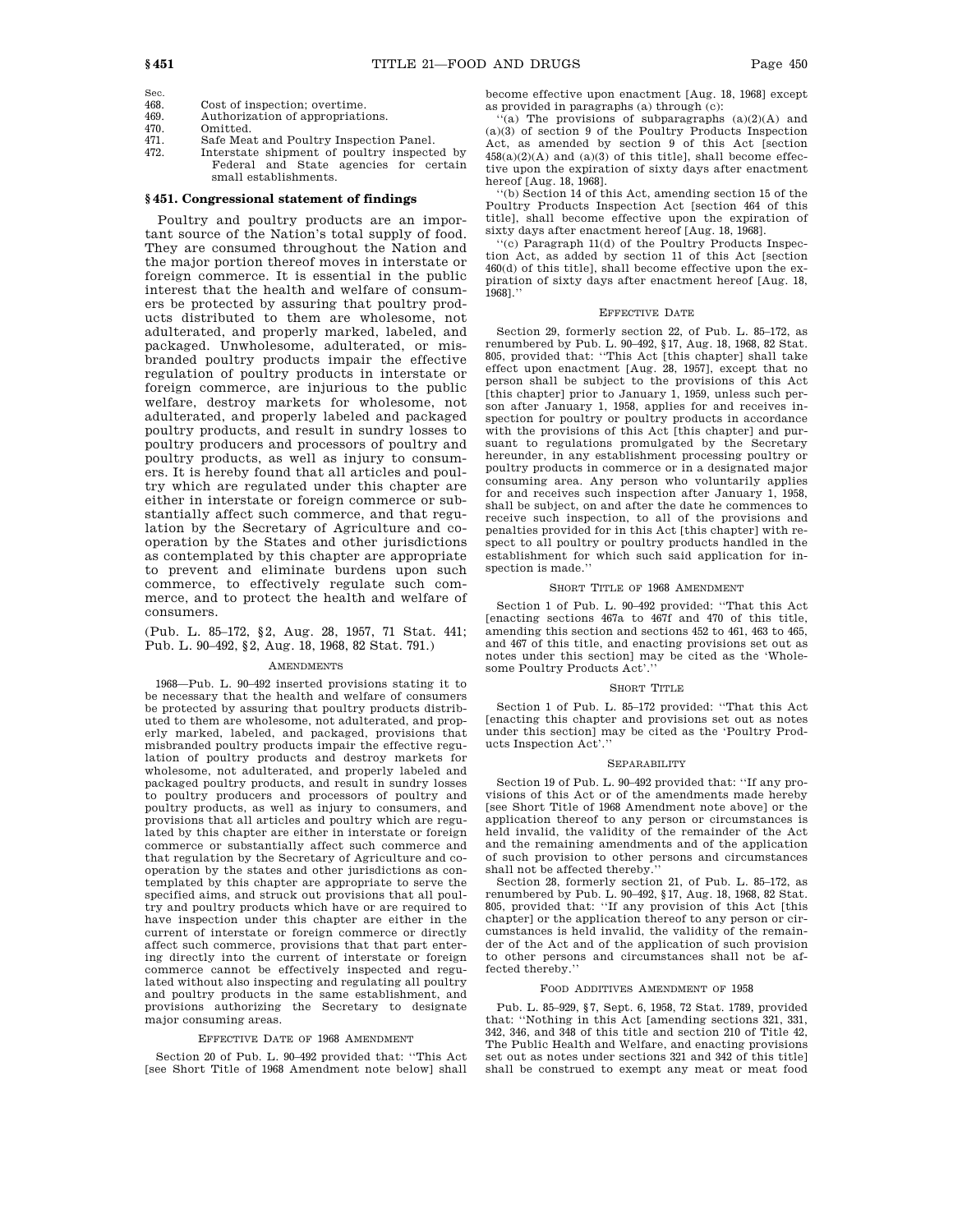product or any person from any requirement imposed by or pursuant to the Poultry Products Inspection Act (21 U.S.C. 451 and the following) [this chapter] or the Meat Inspection Act of March 4, 1907, 34 Stat. 1260, as amended and extended (21 U.S.C. 71 and the following) [see section 601 et seq. of this title].''

#### **§ 452. Congressional declaration of policy**

It is hereby declared to be the policy of the Congress to provide for the inspection of poultry and poultry products and otherwise regulate the processing and distribution of such articles as hereinafter prescribed to prevent the movement or sale in interstate or foreign commerce of, or the burdening of such commerce by, poultry products which are adulterated or misbranded. It is the intent of Congress that when poultry and poultry products are condemned because of disease, the reason for condemnation in such instances shall be supported by scientific fact, information, or criteria, and such condemnation under this chapter shall be achieved through uniform inspection standards and uniform applications thereof.

(Pub. L. 85–172, §3, Aug. 28, 1957, 71 Stat. 441; Pub. L. 90–492, §3, Aug. 18, 1968, 82 Stat. 792.)

## **AMENDMENTS**

1968—Pub. L. 90–492 inserted provisions declaring the policy of Congress to be to otherwise regulate the processing and distribution of poultry and poultry products as hereinafter prescribed so as to prevent the movement or sale in interstate commerce of, or the burdening of such commerce by poultry products which are adulterated or misbranded, and provisions that declared the policy of Congress to be that condemnation of diseased poultry and poultry products shall be achieved through uniform inspection standards and supported by scientific fact or criteria, and struck out provisions that declared the policy of Congress to be to provide for inspection by the inspection service to prevent the movement in interstate commerce or foreign commerce or in a designated major consuming area of poultry products which are unwholesome, adulterated, or otherwise unfit for human food.

#### EFFECTIVE DATE OF 1968 AMENDMENT

Amendment by Pub. L. 90–492 effective Aug. 18, 1968, see section 20 of Pub. L. 90–492, set out as a note under section 451 of this title.

## **§ 453. Definitions**

For purposes of this chapter—

(a) The term ''commerce'' means commerce between any State, any territory, or the District of Columbia, and any place outside thereof; or within any territory not organized with a legislative body, or the District of Columbia.

(b) Except as otherwise provided in this chapter, the term ''State'' means any State of the United States and the Commonwealth of Puerto Rico.

(c) The term ''territory'' means Guam, the Virgin Islands of the United States, American Samoa, and any other territory or possession of the United States, excluding the Canal Zone.

(d) The term ''United States'' means the States, the District of Columbia, and the territories of the United States.

(e) The term ''poultry'' means any domesticated bird, whether live or dead.

(f) The term ''poultry product'' means any poultry carcass, or part thereof; or any product which is made wholly or in part from any poultry carcass or part thereof, excepting products which contain poultry ingredients only in a relatively small proportion or historically have not been considered by consumers as products of the poultry food industry, and which are exempted by the Secretary from definition as a poultry product under such conditions as the Secretary may prescribe to assure that the poultry ingredients in such products are not adulterated and that such products are not represented as poultry products.

(g) The term ''adulterated'' shall apply to any poultry product under one or more of the following circumstances:

(1) if it bears or contains any poisonous or deleterious substance which may render it injurious to health; but in case the substance is not an added substance, such article shall not be considered adulterated under this clause if the quantity of such substance in or on such article does not ordinarily render it injurious to health;

(2)(A) if it bears or contains (by reason of administration of any substance to the live poultry or otherwise) any added poisonous or added deleterious substance (other than one which is (i) a pesticide chemical in or on a raw agricultural commodity; (ii) a food additive; or (iii) a color additive) which may, in the judgment of the Secretary, make such article unfit for human food;

(B) if it is, in whole or in part, a raw agricultural commodity and such commodity bears or contains a pesticide chemical which is unsafe within the meaning of section 346a of this title;

(C) if it bears or contains any food additive which is unsafe within the meaning of section 348 of this title;

(D) if it bears or contains any color additive which is unsafe within the meaning of section 379e of this title: *Provided*, That an article which is not otherwise deemed adulterated under clause (B), (C), or (D) shall nevertheless be deemed adulterated if use of the pesticide chemical, food additive, or color additive in or on such article is prohibited by regulations of the Secretary in official establishments;

(3) if it consists in whole or in part of any filthy, putrid, or decomposed substance or is for any other reason unsound, unhealthful, unwholesome, or otherwise unfit for human food;

(4) if it has been prepared, packed, or held under insanitary conditions whereby it may have become contaminated with filth, or whereby it may have been rendered injurious to health;

(5) if it is, in whole or in part, the product of any poultry which has died otherwise than by slaughter;

(6) if its container is composed, in whole or in part, of any poisonous or deleterious substance which may render the contents injurious to health;

(7) if it has been intentionally subjected to radiation, unless the use of the radiation was in conformity with a regulation or exemption in effect pursuant to section 348 of this title;

(8) if any valuable constituent has been in whole or in part omitted or abstracted there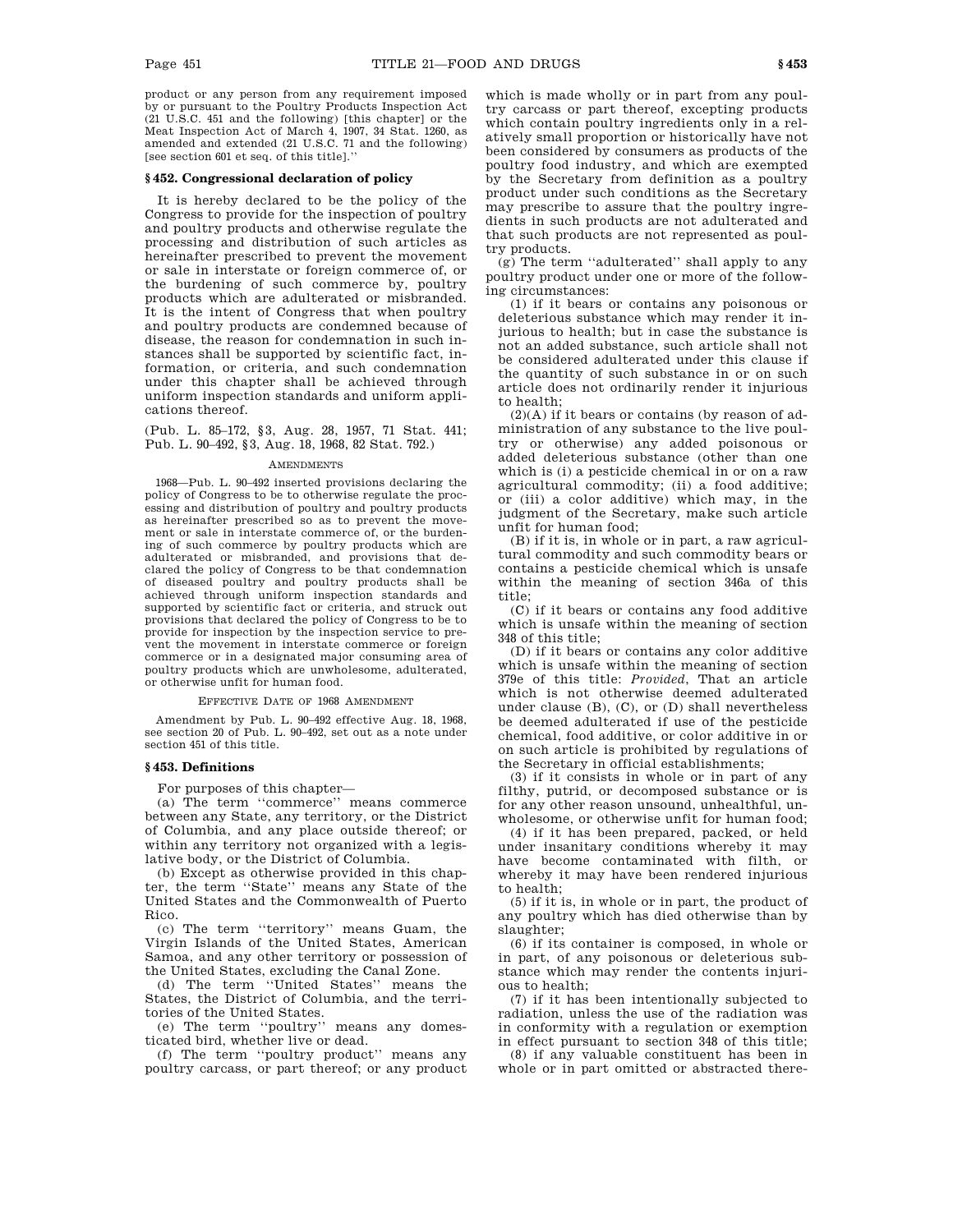from; or if any substance has been substituted, wholly or in part therefor; or if damage or inferiority has been concealed in any manner; or if any substance has been added thereto or mixed or packed therewith so as to increase its bulk or weight, or reduce its quality or strength, or make it appear better or of greater value than it is.

(h) The term ''misbranded'' shall apply to any poultry product under one or more of the following circumstances:

(1) if its labeling is false or misleading in any particular;

 $(2)$  if it is offered for sale under the name of another food;

(3) if it is an imitation of another food, unless its label bears, in type of uniform size and prominence, the word ''imitation'' and immediately thereafter, the name of the food imitated;

(4) if its container is so made, formed, or filled as to be misleading;

(5) unless it bears a label showing (A) the name and the place of business of the manufacturer, packer, or distributor; and (B) an accurate statement of the quantity of the product in terms of weight, measure, or numerical count: *Provided*, That under clause (B) of this subparagraph (5), reasonable variations may be permitted, and exemptions as to small packages or articles not in packages or other containers may be established by regulations prescribed by the Secretary;

(6) if any word, statement, or other information required by or under authority of this chapter to appear on the label or other labeling is not prominently placed thereon with such conspicuousness (as compared with other words, statements, designs, or devices, in the labeling) and in such terms as to render it likely to be read and understood by the ordinary individual under customary conditions of purchase and use;

(7) if it purports to be or is represented as a food for which a definition and standard of identity or composition has been prescribed by regulations of the Secretary under section 457 of this title unless (A) it conforms to such definition and standard, and (B) its label bears the name of the food specified in the definition and standard and, insofar as may be required by such regulations, the common names of optional ingredients (other than spices, flavoring, and coloring) present in such food;

(8) if it purports to be or is represented as a food for which a standard or standards of fill of container have been prescribed by regulations of the Secretary under section 457 of this title, and it falls below the standard of fill of container applicable thereto, unless its label bears, in such manner and form as such regulations specify, a statement that it falls below such standard;

(9) if it is not subject to the provisions of subparagraph (7), unless its label bears (A) the common or usual name of the food, if any there be, and (B) in case it is fabricated from two or more ingredients, the common or usual name of each such ingredient; except that spices, flavorings, and colorings may, when authorized by the Secretary, be designated as

spices, flavorings, and colorings without naming each: *Provided*, That to the extent that compliance with the requirements of clause (B) of this subparagraph (9) is impracticable or results in deception or unfair competition, exemptions shall be established by regulations promulgated by the Secretary;

(10) if it purports to be or is represented for special dietary uses unless its label bears such information concerning its vitamin, mineral, and other dietary properties as the Secretary, after consultation with the Secretary of Health and Human Services, determines to be, and by regulations prescribes as, necessary in order fully to inform purchasers as to its value for such uses;

(11) if it bears or contains any artificial flavoring, artificial coloring, or chemical preservative unless it bears labeling stating that fact: *Provided*, That, to the extent that compliance with the requirements of this subparagraph (11) is impracticable, exemptions shall be established by regulations promulgated by the Secretary; or

(12) if it fails to bear on its containers, and in the case of nonconsumer packaged carcasses (if the Secretary so requires) directly thereon, as the Secretary may by regulations prescribe, the official inspection legend and official establishment number of the establishment where the article was processed, and, unrestricted by any of the foregoing, such other information as the Secretary may require in such regulations to assure that it will not have false or misleading labeling and that the public will be informed of the manner of handling required to maintain the article in a wholesome condition.

(i) The term ''Secretary'' means the Secretary of Agriculture or his delegate.

(j) The term ''person'' means any individual, partnership, corporation, association, or other business unit.

(k) The term ''inspector'' means: (1) an employee or official of the United States Government authorized by the Secretary to inspect poultry and poultry products under the authority of this chapter, or (2) any employee or official of the government of any State or territory or the District of Columbia authorized by the Secretary to inspect poultry and poultry products under authority of this chapter, under an agreement entered into between the Secretary and the appropriate State or other agency.

(*l*) The term ''official mark'' means the official inspection legend or any other symbol prescribed by regulation of the Secretary to identify the status of any article or poultry under this chapter.

(m) The term ''official inspection legend'' means any symbol prescribed by regulations of the Secretary showing that an article was inspected for wholesomeness in accordance with this chapter.

(n) The term ''official certificate'' means any certificate prescribed by regulations of the Secretary for issuance by an inspector or other person performing official functions under this chapter.

(*o*) The term ''official device'' means any device prescribed or authorized by the Secretary for use in applying any official mark.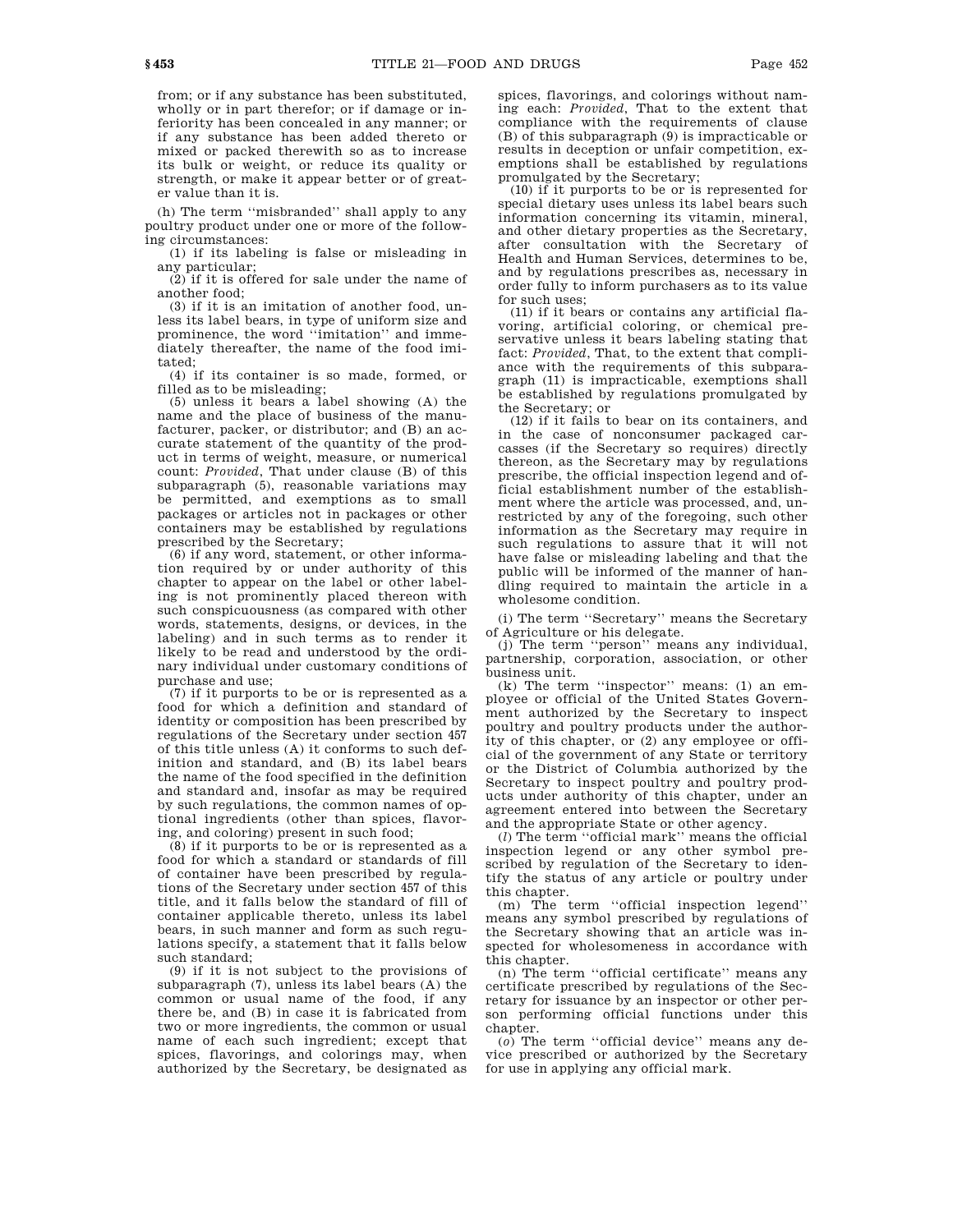(p) The term ''official establishment'' means any establishment as determined by the Secretary at which inspection of the slaughter of poultry, or the processing of poultry products, is maintained under the authority of this chapter.

(q) The term ''inspection service'' means the official Government service within the Department of Agriculture designated by the Secretary as having the responsibility for carrying out the provisions of this chapter.

(r) The term ''container'' or ''package'' includes any box, can, tin, cloth, plastic, or other receptacle, wrapper, or cover.

(s) The term ''label'' means a display of written, printed, or graphic matter upon any article or the immediate container (not including packaged liners) of any article; and the term ''labeling'' means all labels and other written, printed, or graphic matter (1) upon any article or any of its containers or wrappers, or (2) accompanying such article.

(t) The term ''shipping container'' means any container used or intended for use in packaging the product packed in an immediate container.

(u) The term ''immediate container'' includes any consumer package; or any other container in which poultry products, not consumer packaged, are packed.

 $(v)$  The term "capable of use as human food" shall apply to any carcass, or part or product of a carcass, of any poultry, unless it is denatured or otherwise identified as required by regulations prescribed by the Secretary to deter its use as human food, or it is naturally inedible by humans.

(w) The term ''processed'' means slaughtered, canned, salted, stuffed, rendered, boned, cut up, or otherwise manufactured or processed.

(x) The term ''Federal Food, Drug, and Cosmetic Act'' means the Act so entitled, approved June 25, 1938 (52 Stat. 1040) [21 U.S.C. 301 et seq.], and Acts amendatory thereof or supplementary thereto.

(y) The terms ''pesticide chemical'', ''food additive'', ''color additive'', and ''raw agricultural commodity'' shall have the same meanings for purposes of this chapter as under the Federal Food, Drug, and Cosmetic Act [21 U.S.C. 301 et seq.].

(z) The term ''poultry products broker'' means any person engaged in the business of buying or selling poultry products on commission, or otherwise negotiating purchases or sales of such articles other than for his own account or as an employee of another person.

(aa) The term ''renderer'' means any person engaged in the business of rendering carcasses, or parts or products of the carcasses, of poultry, except rendering conducted under inspection or exemption under this chapter.

(bb) The term ''animal food manufacturer'' means any person engaged in the business of manufacturing or processing animal food derived wholly or in part from carcasses, or parts or products of the carcasses, of poultry.

(Pub. L. 85–172, §4, Aug. 28, 1957, 71 Stat. 441; Pub. L. 87–498, June 25, 1962, 76 Stat. 110; Pub. L. 90–492, §4, Aug. 18, 1968, 82 Stat. 792; Pub. L. 96–88, title V, §509(b), Oct. 17, 1979, 93 Stat. 695; Pub. L. 102–571, title I, §107(13), Oct. 29, 1992, 106 Stat. 4499.)

#### REFERENCES IN TEXT

The Federal Food, Drug, and Cosmetic Act, referred to in pars. (x) and (y), is act June 25, 1938, ch. 675, 52 Stat. 1040, as amended, which is classified generally to chapter 9 (§301 et seq.) of this title. For complete classification of this Act to the Code, see section 301 of this title and Tables.

#### AMENDMENTS

1992—Subsec. (g)(2)(D). Pub. L. 102–571 substituted ''379e'' for ''376''.

1968—Pub. L. 90–492 inserted definitions of ''State'', ''territory'', ''United States'', ''misbranded'', ''official mark", "official inspection legend", "official certificate'', ''official device'', ''capable of use as human food'', ''processed'', ''Federal Food, Drug, and Cosmetic Act'', ''pesticide chemical'', ''poultry products broker'', 'renderer'', and "animal food manufacturer", revised definitions of ''commerce'', ''poultry'', ''poultry product'', ''adulterated'', ''Secretary'', ''inspector'', ''container'' or ''package'', ''label'', and ''immediate container'', reenacted without change definitions of ''person'', ''official establishment'', ''inspection service'' and ''shipping container'', and deleted definition of ''wholesome'', ''unwholesome'', and ''official inspection mark''.

1962—Par. (a). Pub. L. 87–498 struck out references to Territories or possessions, and inserted definition of ''State''.

#### CHANGE OF NAME

''Secretary of Health and Human Services'' substituted for ''Secretary of Health, Education, and Welfare'' in par. (h)(10) pursuant to section 509(b) of Pub. L. 96–88, which is classified to section 3508(b) of Title 20, Education.

#### EFFECTIVE DATE OF 1968 AMENDMENT

Amendment by Pub. L. 90–492 effective Aug. 18, 1968, see section 20 of Pub. L. 90–492, set out as a note under section 451 of this title.

## **§ 454. Federal and State cooperation in development and administration of State poultry product inspection programs**

## **(a) State laws; planning, technical and financial assistance; advisory committees**

It is the policy of the Congress to protect the consuming public from poultry products that are adulterated or misbranded and to assist in efforts by State and other government agencies to accomplish this objective. In furtherance of this policy—

(1) The Secretary is authorized, whenever he determines that it would effectuate the purposes of this chapter, to cooperate with the appropriate State agency in developing and administering a State poultry product inspection program in any State which has enacted a mandatory State poultry product inspection law that imposes ante mortem and post mortem inspection, reinspection and sanitation requirements that are at least equal to those under this chapter, with respect to all or certain classes of persons engaged in the State in slaughtering poultry or processing poultry products for use as human food solely for distribution within such State.

(2) The Secretary is further authorized, whenever he determines that it would effectuate the purposes of this chapter, to cooperate with appropriate State agencies in developing and administering State programs under State laws containing authorities at least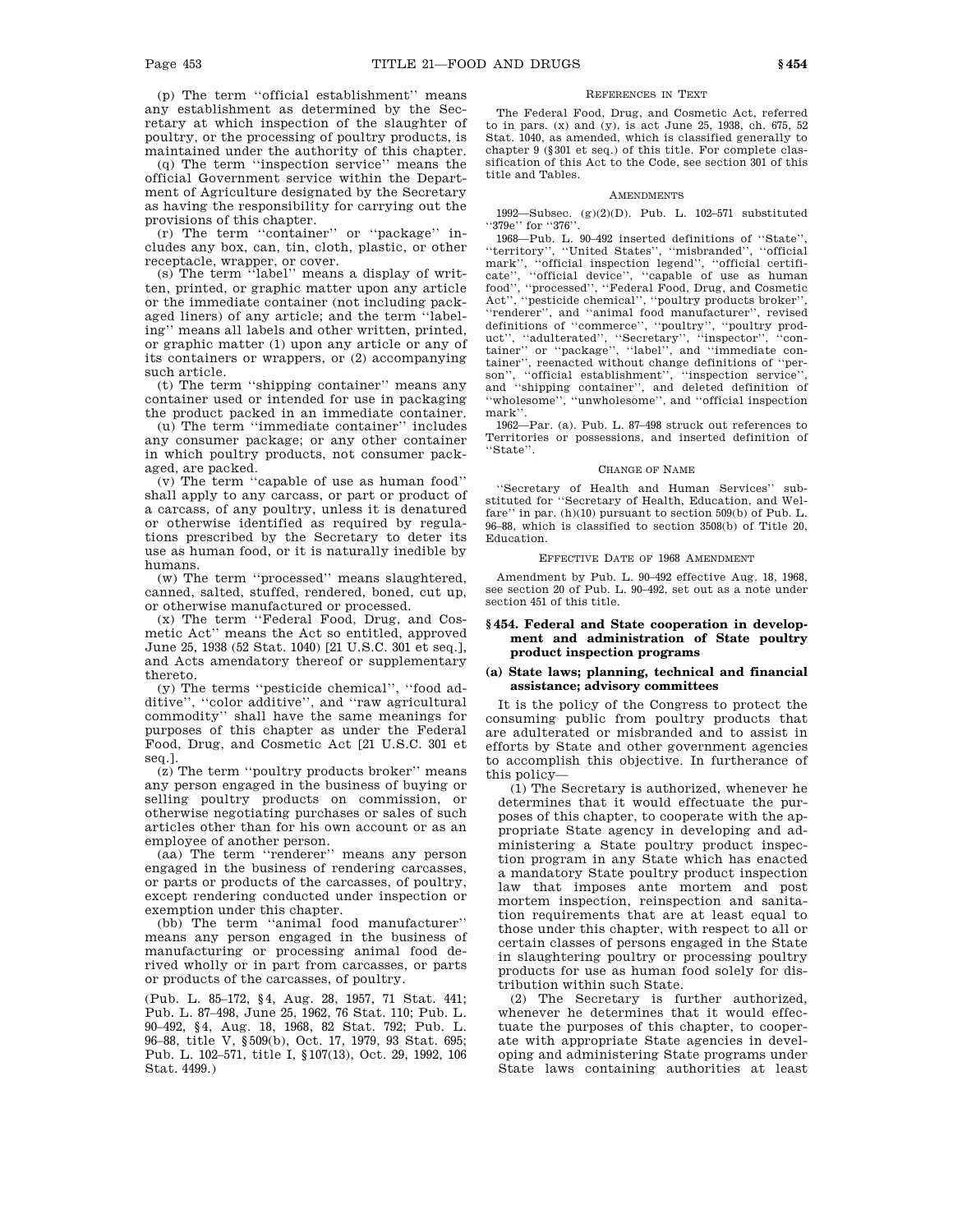equal to those provided in section 460 of this title; and to cooperate with other agencies of the United States in carrying out any provisions of this chapter. In carrying out the provisions of this chapter, the Secretary may conduct such examinations, investigations, and inspections as he determines practicable through any officer or employee of any State or Territory or the District of Columbia commissioned by the Secretary for such purpose.

(3) Cooperation with State agencies under this section may include furnishing to the appropriate State agency (i) advisory assistance in planning and otherwise developing an adequate State program under the State law; and (ii) technical and laboratory assistance and training (including necessary curricular and instructional materials and equipment), and financial and other aid for administration of such a program. The amount to be contributed to any State by the Secretary under this section from Federal funds for any year shall not exceed 50 per centum of the estimated total cost of the cooperative program; and the Federal funds shall be allocated among the States desiring to cooperate on an equitable basis. Such cooperation and payment shall be contingent at all times upon the administration of the State program in a manner which the Secretary, in consultation with the appropriate advisory committee appointed under subparagraph (4), deems adequate to effectuate the purposes of this section.

(4) The Secretary may appoint advisory committees consisting of such representatives of appropriate State agencies as the Secretary and the State agencies may designate to consult with him concerning State and Federal programs with respect to poultry product inspection and other matters within the scope of this chapter, including evaluating State programs for purposes of this chapter, and obtaining better coordination and more uniformity among the State programs and between the Federal and State programs and adequate protection of consumers.

#### **(b) Appropriate State agency; performance of functions by subordinate governmental unit**

The appropriate State agency with which the Secretary may cooperate under this chapter shall be a single agency in the State which is primarily responsible for the coordination of the State programs having objectives similar to those under this chapter. When the State program includes performance of certain functions by a municipality or other subordinate governmental unit, such unit shall be deemed to be a part of the State agency for purposes of this section.

## **(c) Intrastate activities; designation of State for regulation; publication of designation; exempted operations; termination of designation; review of operations in nondesignated States; annual report**

(1) If the Secretary has reason to believe, by thirty days prior to the expiration of two years after August 18, 1968, that a State has failed to develop or is not enforcing, with respect to all establishments within its jurisdiction (except those that would be exempted from Federal inspection under subparagraph (2) of this paragraph (c)) at which poultry are slaughtered, or poultry products are processed for use as human food, solely for distribution within such State, and the products of such establishments, requirements at least equal to those imposed under sections 451 to 453, 455 to 459, 461 to 467d of this title, he shall promptly notify the Governor of the State of this fact. If the Secretary determines, after consultation with the Governor of the State, or representative selected by him, that such requirements have not been developed and activated, he shall promptly after the expiration of such two-year period designate such State as one in which the provisions of said sections of this chapter shall apply to operations and transactions wholly within such State: *Provided*, That if the Secretary has reason to believe that the State will activate such requirements within one additional year, he may delay such designation for said period, and not designate the State, if he determines at the end of the year that the State then has such requirements in effective operation. The Secretary shall publish any such designation in the Federal Register and, upon the expiration of thirty days after such publication, the provisions of said sections of this chapter shall apply to operations and transactions and to persons engaged therein in the State to the same extent and in the same manner as if such operations and transactions were conducted in or for commerce. However, notwithstanding any other provision of this section, if the Secretary determines that any establishment within a State is producing adulterated poultry products for distribution within such State which would clearly endanger the public health he shall notify the Governor of the State and the appropriate advisory committee provided for by subparagraph (a)(4) of this section of such fact for effective action under State or local law. If the State does not take action to prevent such endangering of the public health within a reasonable time after such notice, as determined by the Secretary, in light of the risk to public health, the Secretary may forthwith designate any such establishment as subject to the provisions of said sections of this chapter, and thereupon the establishment and operator thereof shall be subject to such provisions as though engaged in commerce until such time as the Secretary determines that such State has developed and will enforce requirements at least equal to those imposed under said sections.

(2) The provisions of this chapter requiring inspection of the slaughter of poultry and the processing of poultry products shall not apply to operations of types traditionally and usually conducted at retail stores and restaurants, when conducted at any retail store or restaurant or similar retail-type establishment for sale in normal retail quantities or service of such articles to consumers at such establishments if such establishments are subject to such inspection provisions only under this paragraph (c). For the purposes of this subparagraph, operations conducted at a restaurant central kitchen facility shall be considered as being conducted at a restaurant if the restaurant central kitchen prepares poultry products that are ready to eat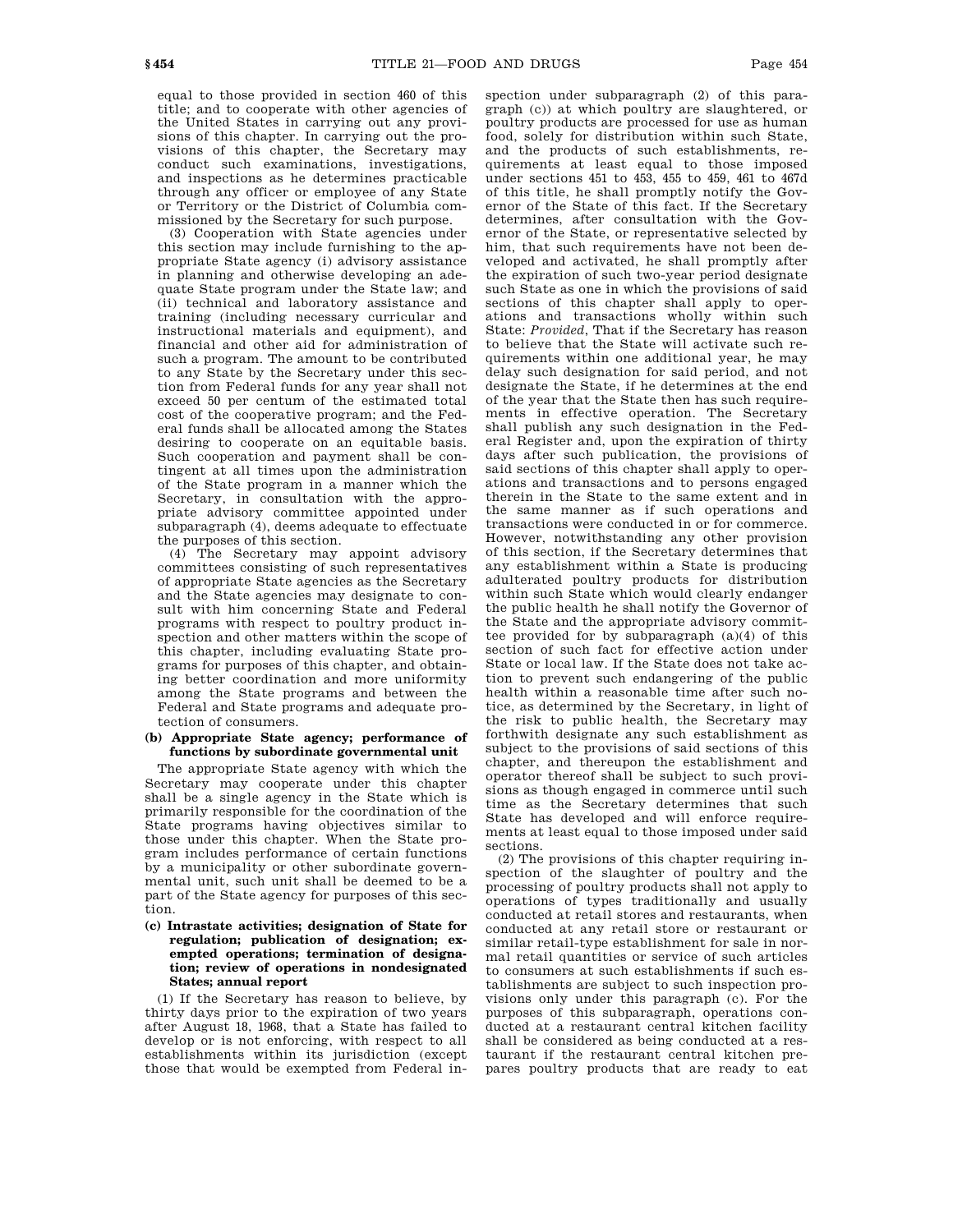when they leave such facility and are served in meals or as entrees only to customers at restaurants owned or operated by the same person owning or operating such facility: *Provided*, That such facility shall be subject to the provisions of section 460(b) of this title: *Provided further*, That the facility may be subject to the inspection requirements of this chapter for as long as the Secretary deems necessary, if the Secretary determines that the sanitary conditions or practices of the facility or the processing procedures or methods at the facility are such that any of its poultry products are rendered adulterated.

(3) Whenever the Secretary determines that any State designated under this paragraph (c) has developed and will enforce State poultry products inspection requirements at least equal to those imposed under the aforesaid sections of this chapter, with respect to the operations and transactions within such State which are regulated under subparagraph (1) of this paragraph (c), he shall terminate the designation of such State under this paragraph (c), but this shall not preclude the subsequent redesignation of the State at any time upon thirty days' notice to the Governor and publication in the Federal Register in accordance with this paragraph, and any State may be designated upon such notice and publication, at any time after the period specified in this paragraph whether or not the State has theretofore been designated, upon the Secretary determining that it is not effectively enforcing requirements at least equal to those imposed under said sections.

(4) The Secretary shall promptly upon August 18, 1968, and periodically thereafter, but at least annually, review the requirements, including the enforcement thereof, of the several States not designated under this paragraph (c), with respect to the slaughter, and the processing, storage, handling, and distribution of poultry products, and inspection of such operations, and annually report thereon to the Committee on Agriculture of the House of Representatives and the Committee on Agriculture, Nutrition, and Forestry of the Senate in the report required in section 470<sup>1</sup> of this title.

## **(d) ''State'' defined**

As used in this section, the term ''State'' means any State (including the Commonwealth of Puerto Rico) or organized territory.

(Pub. L. 85–172, §5, Aug. 28, 1957, 71 Stat. 443; Pub. L. 90–492, §5, Aug. 18, 1968, 82 Stat. 796; Pub. L. 98–487, §2, Oct. 17, 1984, 98 Stat. 2264; Pub. L. 103–437, §8(1), Nov. 2, 1994, 108 Stat. 4588.)

## REFERENCES IN TEXT

Section 470 of this title, referred to in subsec. (c)(4), was omitted from the Code.

#### CODIFICATION

In par. (c)(1), (4), ''August 18, 1968'' substituted for ''enactment of the Wholesome Poultry Products Act''.

#### AMENDMENTS

1994—Subsec. (c)(4). Pub. L. 103–437 substituted ''Agriculture, Nutrition, and Forestry'' for ''Agriculture and Forestry''.

1984—Par. (c)(2). Pub. L. 98–487 inserted provisions relating to operations conducted at a restaurant central kitchen facility.

1968—Pub. L. 90–492 substituted provisions authorizing the Secretary to cooperate with the appropriate state agency in the development and administration of state poultry product inspection programs in those states having mandatory poultry product inspection laws and those states having laws at least equal to the provisions of section 460 of this title, provisions authorizing planning, technical and financial assistance and the appointment of advisory committees, provisions designating the appropriate state agency with which the Secretary may cooperate, provisions authorizing the Secretary to designate states as subject to the regulatory provisions of this chapter when the requirements of the specified section have not been complied with or when the specified intrastate activities are present, provisions exempting from the requirements of this chapter operations of the types traditionally and usually conducted at retail stores and restaurants, provisions authorizing the Secretary to terminate the aforementioned designation of states as subject to the regulatory provisions of this chapter, and provisions authorizing the Secretary to review the operations in nondesignated states and make an annual report thereon, for provisions authorizing the Secretary, upon application by any appropriate state or local official or agency or by any appropriate local poultry industry group and after public hearing, to designate major consuming areas as subject to the regulatory provisions of this chapter where the Secretary finds that poultry or poultry products are handled or consumed in such volume as to affect, burden or obstruct the movement of inspected poultry products in interstate commerce.

#### EFFECTIVE DATE OF 1968 AMENDMENT

Amendment by Pub. L. 90–492 effective Aug. 18, 1968, see section 20 of Pub. L. 90–492, set out as a note under section 451 of this title.

#### **§ 455. Inspection in official establishments**

#### **(a) Ante mortem inspection**

For the purpose of preventing the entry into or flow or movement in commerce of, or the burdening of commerce by, any poultry product which is capable of use as human food and is adulterated, the Secretary shall, where and to the extent considered by him necessary, cause to be made by inspectors ante mortem inspection of poultry in each official establishment processing poultry or poultry products for commerce or otherwise subject to inspection under this chapter.

#### **(b) Post mortem inspection; quarantine, segregation, and reinspection**

The Secretary, whenever processing operations are being conducted, shall cause to be made by inspectors post mortem inspection of the carcass of each bird processed, and at any time such quarantine, segregation, and reinspection as he deems necessary of poultry and poultry products capable of use as human food in each official establishment processing such poultry or poultry products for commerce or otherwise subject to inspection under this chapter.

#### **(c) Condemnation; appeal; reprocessing**

All poultry carcasses and parts thereof and other poultry products found to be adulterated shall be condemned and shall, if no appeal be taken from such determination of condemnation, be destroyed for human food purposes

<sup>1</sup>See References in Text note below.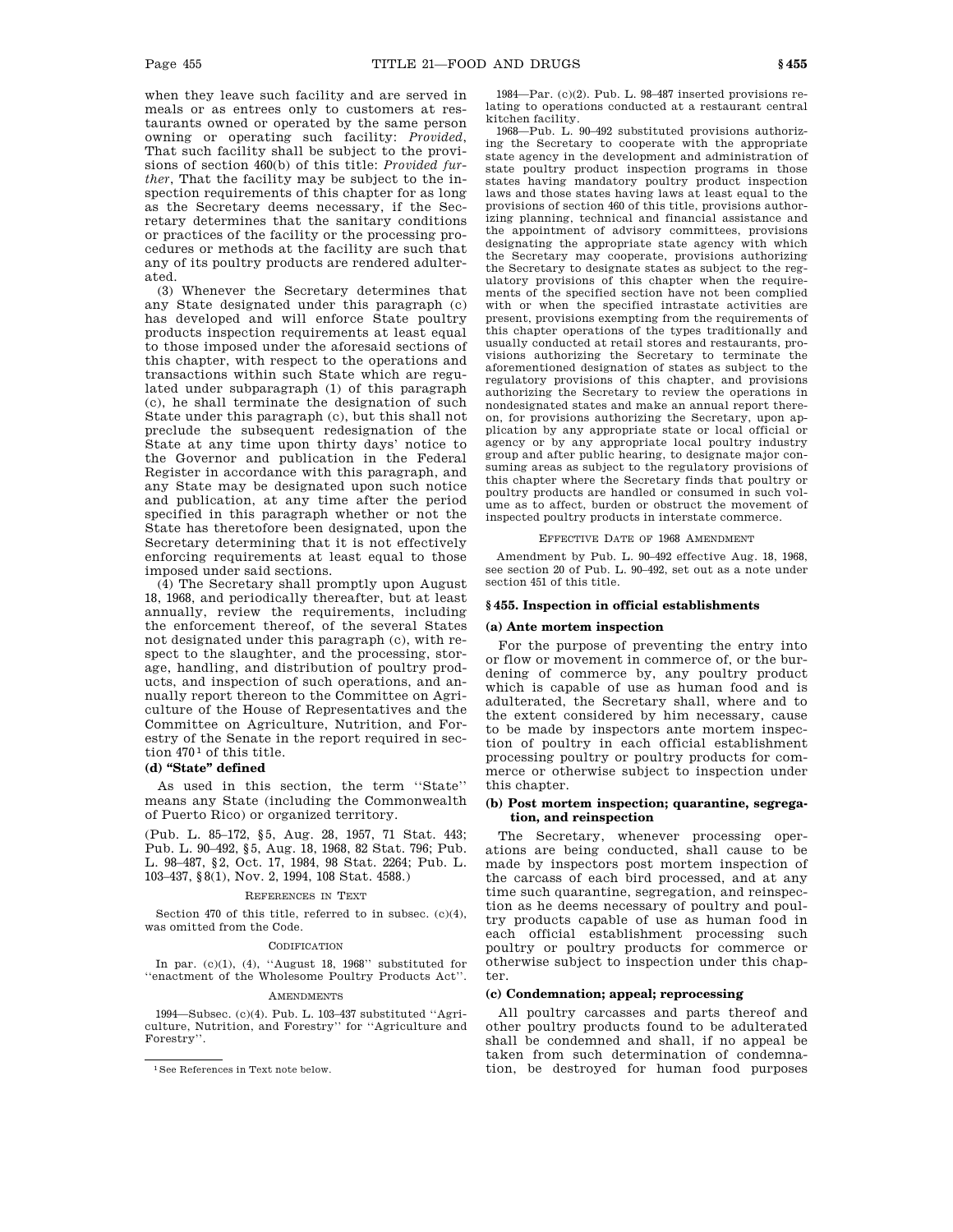under the supervision of an inspector: *Provided*, That carcasses, parts, and products, which may by reprocessing be made not adulterated, need not be so condemned and destroyed if so reprocessed under the supervision of an inspector and thereafter found to be not adulterated. If an appeal be taken from such determination, the carcasses, parts, or products shall be appropriately marked and segregated pending completion of an appeal inspection, which appeal shall be at the cost of the appellant if the Secretary determines that the appeal is frivolous. If the determination of condemnation is sustained the carcasses, parts, and products shall be destroyed for human food purposes under the supervision of an inspector.

(Pub. L. 85–172, §6, Aug. 28, 1957, 71 Stat. 443; Pub. L. 90–492, §6, Aug. 18, 1968, 82 Stat. 798.)

#### **AMENDMENTS**

1968—Par. (a). Pub. L. 90–492, §6(a), substituted ''of, or the burdening of commerce by, any poultry product which is capable of use as human food and is adulterated,'' for ''or a designated major consuming area of any poultry product which is unwholesome or adulterated,'' ''each official establishment'' for ''any official establishment'', and ''otherwise subject to inspection under this chapter'' for ''in, or for marketing in a designated city or area''.

Par. (b). Pub. L. 90–492, §6(b), substituted ''segregation, and reinspection'' for ''segregation, reinspection'', and ''otherwise subject to inspection under this chapter'' for ''in, or for marketing in a designated city or area'', and inserted ''capable of use as human food'' after ''necessary of poultry and poultry products''.

Par. (c). Pub. L. 90–492,  $\S6(c)$ , inserted "other" before ''poultry products'', and substituted ''to be adulterated'' for ''to be unwholesome or adulterated'', ''made not adulterated'' for ''made not unwholesome and not adulterated'', and ''to be not adulterated'' for ''to be not unwholesome and not adulterated''.

#### EFFECTIVE DATE OF 1968 AMENDMENT

Amendment by Pub. L. 90–492 effective Aug. 18, 1968, see section 20 of Pub. L. 90–492, set out as a note under section 451 of this title.

#### APPLICABILITY OF CHAPTER REQUIREMENTS TO BIRDS OF THE ORDER RATITAE

Pub. L. 106–387, §1(a) [title VII, §752], Oct. 28, 2000, 114 Stat. 1549, 1549A–41, provided that: ''Effective 180 days after the date of the enactment of this Act [Oct. 28, 2000] and continuing for the remainder of fiscal year 2001 and each subsequent fiscal year, establishments in the United States that slaughter or process birds of the order Ratitae, such as ostriches, emus and rheas, and squab, for distribution in commerce as human food shall be subject to the ante mortem and post mortem inspection, reinspection, and sanitation requirements of the Poultry Products Inspection Act (21 U.S.C. 451 et seq.) rather than the voluntary poultry inspection program of the Department of Agriculture under section 203 of the Agricultural Marketing Act of 1946 (7 U.S.C.  $1622$ ).

## **§ 456. Operation of premises, facilities and equipment**

#### **(a) Sanitary practices**

Each official establishment slaughtering poultry or processing poultry products for commerce or otherwise subject to inspection under this chapter shall have such premises, facilities, and equipment, and be operated in accordance with such sanitary practices, as are required by regulations promulgated by the Secretary for the purpose of preventing the entry into or flow or movement in commerce or burdensome effect upon commerce, of poultry products which are adulterated.

## **(b) Refusal of inspection**

The Secretary shall refuse to render inspection to any establishment whose premises, facilities, or equipment, or the operation thereof, fail to meet the requirements of this section.

(Pub. L. 85–172, §7, Aug. 28, 1957, 71 Stat. 444; Pub. L. 90–492, §7, Aug. 18, 1968, 82 Stat. 799.)

#### **AMENDMENTS**

1968—Par. (a). Pub. L. 90–492 substituted ''otherwise subject to inspection under this chapter'' for ''in or for marketing in a designated major consuming area'', ''burdensome effect upon commerce'' for ''in a designated major consuming area'', and ''which are adulterated'' for ''which are unwholesome or adulterated''.

#### EFFECTIVE DATE OF 1968 AMENDMENT

Amendment by Pub. L. 90–492 effective Aug. 18, 1968, see section 20 of Pub. L. 90–492, set out as a note under section 451 of this title.

#### **§ 457. Labeling and container standards**

## **(a) Requirements for shipping containers and immediate containers; nonconsumer packaged carcasses**

All poultry products inspected at any official establishment under the authority of this chapter and found to be not adulterated, shall at the time they leave the establishment bear, in distinctly legible form, on their shipping containers and immediate containers as the Secretary may require, the information required under paragraph (h) of section 453 of this title. In addition, the Secretary whenever he determines such action is practicable and necessary for the protection of the public, may require nonconsumer packaged carcasses at the time they leave the establishment to bear directly thereon in distinctly legible form any information required under such paragraph (h).

## **(b) Labeling requirements; definitions and standards of identity or composition or articles and standards of fill of container; standards consistent with Federal Food, Drug, and Cosmetic Act; consistency between Federal and State standards**

The Secretary, whenever he determines such action is necessary for the protection of the public, may prescribe: (1) the styles and sizes of type to be used with respect to material required to be incorporated in labeling to avoid false or misleading labeling in marketing and labeling any articles or poultry subject to this chapter; (2) definitions and standards of identity or composition or articles subject to this chapter and standards of fill of container for such articles not inconsistent with any such standards established under the Federal Food, Drug, and Cosmetic Act [21 U.S.C. 301 et seq.], and there shall be consultation between the Secretary and the Secretary of Health and Human Services prior to the issuance of such standards under either Act relating to articles subject to this chapter to avoid inconsistency in such standards and possible impairment of the coordinated ef-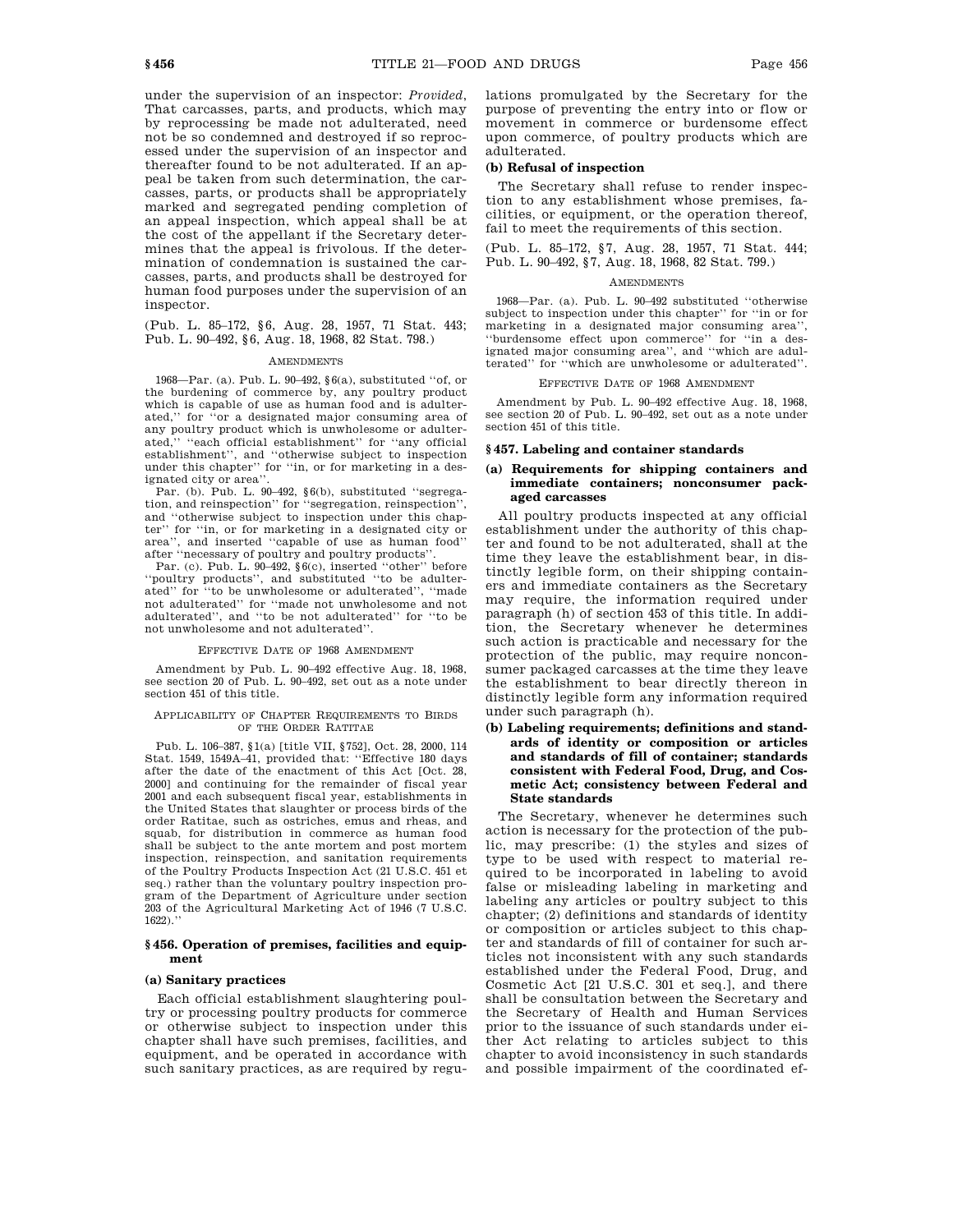fective administration of this chapter and the Federal Food, Drug, and Cosmetic Act. There shall also be consultation between the Secretary and an appropriate advisory committee provided for in section 454 of this title, prior to the issuance of such standards under this chapter, to avoid, insofar as feasible, inconsistency between Federal and State standards.

## **(c) Use of trade names; false or misleading marking or labeling; misleading form or size of container**

No article subject to this chapter shall be sold or offered for sale by any person in commerce, under any name or other marking or labeling which is false or misleading, or in any container of a misleading form or size, but established trade names and other marking and labeling and containers which are not false or misleading and which are approved by the Secretary are permitted.

## **(d) Withholding use of false or misleading mark, label, or container size or form; modification; hearing; conclusiveness of determination; appeal**

If the Secretary has reason to believe that any marking or labeling or the size or form of any container in use or proposed for use with respect to any article subject to this chapter is false or misleading in any particular, he may direct that such use be withheld unless the marking, labeling, or container is modified in such manner as he may prescribe so that it will not be false or misleading. If the person using or proposing to use the marketing, labeling, or container does not accept the determination of the Secretary, such person may request a hearing, but the use of the marking, labeling, or container shall, if the Secretary so directs, be withheld pending hearing and final determination by the Secretary. Any such determination by the Secretary shall be conclusive unless, within thirty days after receipt of notice of such final determination, the person adversely affected thereby appeals to the United States Court of Appeals for the circuit in which such person has its principal place of business or to the United States Court of Appeals for the District of Columbia Circuit. The provisions of section 194 of title 7 shall be applicable to appeals taken under this section.

(Pub. L. 85–172, §8, Aug. 28, 1957, 71 Stat. 444; Pub. L. 90–492, §8, Aug. 18, 1968, 82 Stat. 799; Pub. L. 96–88, title V, §509(b), Oct. 17, 1979, 93 Stat. 695.)

#### REFERENCES IN TEXT

The Federal Food, Drug, and Cosmetic Act, referred to in par. (b), is act June 25, 1938, ch. 675, 52 Stat. 1040, as amended, which is classified generally to chapter 9 (§301 et seq.) of this title. For complete classification of this Act to the Code, see section 301 of this title and Tables.

#### AMENDMENTS

1968—Par. (a). Pub. L. 90–492 substituted provisions requiring shipping containers and immediate containers, as the Secretary may order, to bear the information required under section 453(h) of this title, and provisions, whenever the Secretary determines such action to be practicable and necessary, requiring nonconsumer packaged carcasses at the time they leave the official

establishment to bear the information required under the aforementioned section, for provisions requiring shipping containers to bear the official mark and the approved plant number of the official establishment in which the contents were processed, provisions requiring immediate containers to bear the official inspection mark, the name of the product, a statement of ingredients, the net weight or other appropriate measure of the contents, the name and address of the processor, and the approved plant number of the official establishment in which the contents were processed, and provisions authorizing the Secretary to make reasonable variations and grant exemptions from the foregoing labeling requirements.

Par. (b). Pub. L. 90–492 added par. (b). Provisions of former par. (b) were redesignated as pars. (c) and (d).

Par. (c). Pub. L. 90–492 redesignated part of provisions of former par. (b) as (c) and made changes in phraseology.

Par. (d). Pub. L. 90–492 redesignated part of provisions of former par. (b) as (d) and extended the authority of the Secretary to withhold from use products which have false or misleading markings or containers.

#### CHANGE OF NAME

''Secretary of Health and Human Services'' substituted for ''Secretary of Health, Education, and Welfare'' in par. (b) pursuant to section 509(b) of Pub. L. 96–88, which is classified to section 3508(b) of Title 20, Education.

## EFFECTIVE DATE OF 1968 AMENDMENT

Amendment by Pub. L. 90–492 effective Aug. 18, 1968, see section 20 of Pub. L. 90–492, set out as a note under section 451 of this title.

## **§ 458. Prohibited acts**

(a) No person shall—

(1) slaughter any poultry or process any poultry products which are capable of use as human food at any establishment processing any such articles for commerce, except in compliance with the requirements of this chapter;

(2) sell, transport, offer for sale or transportation, or receive for transportation, in commerce, (A) any poultry products which are capable of use as human food and are adulterated or misbranded at the time of such sale, transportation, offer for sale or transportation, or receipt for transportation; or (B) any poultry products required to be inspected under this chapter unless they have been so inspected and passed;

(3) do, with respect to any poultry products which are capable of use as human food, any act while they are being transported in commerce or held for sale after such transportation, which is intended to cause or has the effect of causing such products to be adulterated or misbranded;

(4) sell, transport, offer for sale or transportation, or receive for transportation, in commerce or from an official establishment, any slaughtered poultry from which the blood, feathers, feet, head, or viscera have not been removed in accordance with regulations promulgated by the Secretary, except as may be authorized by regulations of the Secretary;

(5) use to his own advantage, or reveal other than to the authorized representatives of the United States Government or any State or other government in their official capacity, or as ordered by a court in any judicial proceed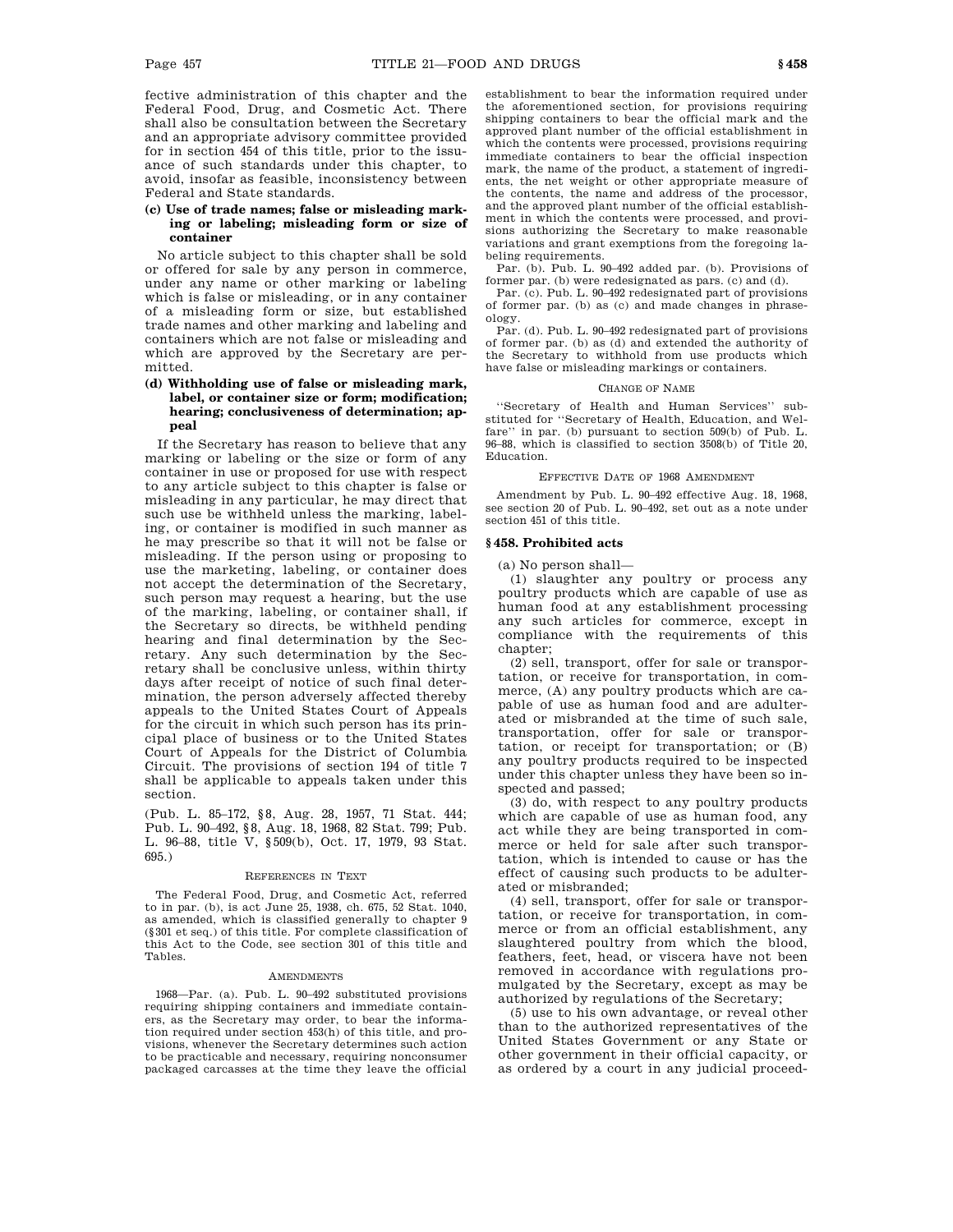ings, any information acquired under the authority of this chapter concerning any matter which is entitled to protection as a trade secret.

(b) No brand manufacturer, printer, or other person shall cast, print, lithograph, or otherwise make any device containing any official mark or simulation thereof, or any label bearing any such mark or simulation, or any form of official certificate or simulation thereof, except as authorized by the Secretary.

(c) No person shall—

(1) forge any official device, mark, or certificate;

(2) without authorization from the Secretary use any official device, mark, or certificate, or simulation thereof, or alter, detach, deface, or destroy any official device, mark, or certificate;

(3) contrary to the regulations prescribed by the Secretary, fail to use, or to detach, deface, or destroy any official device, mark, or certificate;

(4) knowingly possess, without promptly notifying the Secretary or his representative, any official device or any counterfeit, simulated, forged, or improperly altered official certificate or any device or label or any carcass of any poultry, or part or product thereof, bearing any counterfeit, simulated, forged, or improperly altered official mark;

(5) knowingly make any false statement in any shipper's certificate or other nonofficial or official certificate provided for in the regulations prescribed by the Secretary; or

(6) knowingly represent that any article has been inspected and passed, or exempted, under this chapter when, in fact, it has respectively, not been so inspected and passed, or exempted.

(Pub. L. 85–172, §9, Aug. 28, 1957, 71 Stat. 445; Pub. L. 90–492, §9, Aug. 18, 1968, 82 Stat. 800.)

#### **AMENDMENTS**

1968—Pub. L. 90–492 made revisions in form and phraseology, added to the enumerated prohibited acts slaughtering poultry or processing any poultry products capable of use as human food, except in compliance with the requirements of this chapter, selling and transporting adulterated or misbranded poultry products or uninspected poultry products, adulterating or misbranding poultry products while they are being transported in commerce or held for sale after such transportation, treating carcasses not in accordance with regulations promulgated by the Secretary, possessing, without notifying the Secretary, any official device or any counterfeit, simulated, etc., official certificate, or any device or label bearing any counterfeit, simulated, etc., official mark, and making false representations and statements, and clarified application to brand manufacturers and printers of existing provisions prohibiting the counterfeiting of official marks, labels, or certificates.

#### EFFECTIVE DATE OF 1968 AMENDMENT

Amendment by Pub. L. 90–492 effective Aug. 18, 1968, except that amendment of pars. (a)(2)(A) and (a)(3) effective upon the expiration of sixty days after Aug. 18, 1968, see section 20 of Pub. L. 90–492, set out as a note under section 451 of this title.

## **§ 459. Compliance by all establishments**

#### **(a) In general**

No establishment processing poultry or poultry products for commerce otherwise subject to this chapter shall process any poultry or poultry product except in compliance with the requirements of this chapter.

#### **(b) Notification**

Any establishment subject to inspection under this chapter that believes, or has reason to believe, that an adulterated or misbranded poultry or poultry product received by or originating from the establishment has entered into commerce shall promptly notify the Secretary with regard to the type, amount, origin, and destination of the poultry or poultry product.

#### **(c) Plans and reassessments**

The Secretary shall require that each establishment subject to inspection under this chapter shall, at a minimum—

(1) prepare and maintain current procedures for the recall of all poultry or poultry products produced and shipped by the establishment;

(2) document each reassessment of the process control plans of the establishment; and

(3) upon request, make the procedures and reassessed process control plans available to inspectors appointed by the Secretary for review and copying.

(Pub. L. 85–172, §10, Aug. 28, 1957, 71 Stat. 446; Pub. L. 90–492, §10, Aug. 18, 1968, 82 Stat. 801; Pub. L. 110–234, title XI, §11017(b), May 22, 2008, 122 Stat. 1370; Pub. L. 110–246, §4(a), title XI, §11017(b), June 18, 2008, 122 Stat. 1664, 2132.)

#### **CODIFICATION**

Pub. L. 110–234 and Pub. L. 110–246 made identical amendments to this section. The amendments by Pub. L. 110–234 were repealed by section 4(a) of Pub. L. 110–246.

#### AMENDMENTS

2008—Pub. L. 110–246, §11017(b), inserted section catchline, designated existing provisions as subsec. (a), inserted heading, and added subsecs. (b) and (c).

1968—Pub. L. 90–492 substituted ''otherwise subject to this chapter'' for ''in or for marketing in a designated major consuming area''.

## EFFECTIVE DATE OF 2008 AMENDMENT

Amendment of this section and repeal of Pub. L. 110–234 by Pub. L. 110–246 effective May 22, 2008, the date of enactment of Pub. L. 110–234, see section 4 of Pub. L. 110–246, set out as an Effective Date note under section 8701 of Title 7, Agriculture.

#### EFFECTIVE DATE OF 1968 AMENDMENT

Amendment by Pub. L. 90–492 effective Aug. 18, 1968, see section 20 of Pub. L. 90–492, set out as a note under section 451 of this title.

## **§ 460. Miscellaneous activities subject to regulation**

## **(a) Prohibition of inspection of articles not intended for use as human food; denaturation or other identification prior to distribution in commerce; inedible articles**

Inspection shall not be provided under this chapter at any establishment for the slaughter of poultry or the processing of any carcasses or parts or products of poultry, which are not intended for use as human food, but such articles shall, prior to their offer for sale or transportation in commerce, unless naturally inedible by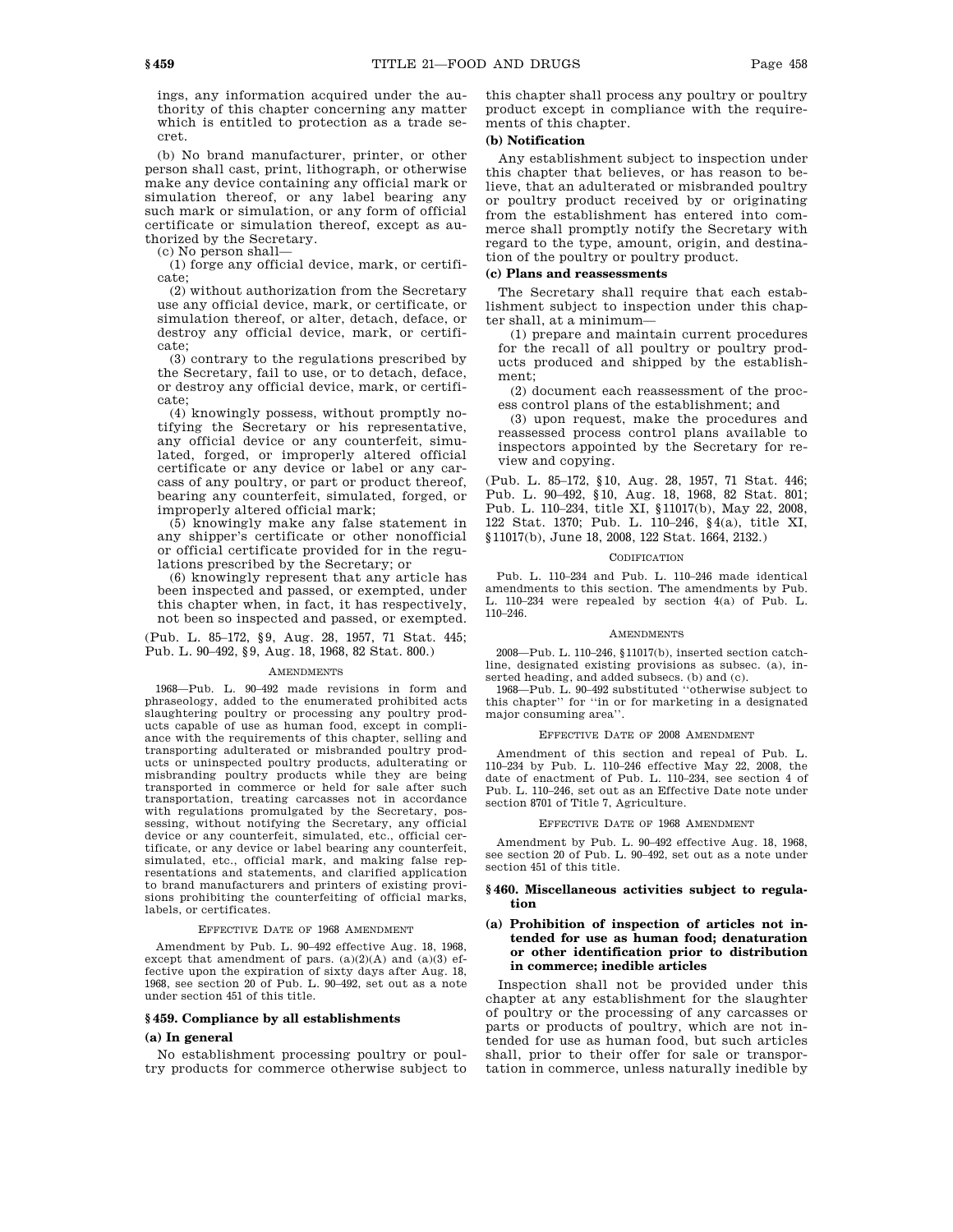humans, be denatured or otherwise identified as prescribed by regulations of the Secretary to deter their use for human food. No person shall buy, sell, transport, or offer for sale or transportation, or receive for transportation, in commerce, or import, any poultry carcasses or parts or products thereof which are not intended for use as human food unless they are denatured or otherwise identified as required by the regulations of the Secretary or are naturally inedible by humans.

## **(b) Recordkeeping requirements; persons liable; scope of disclosure; access to places of business; examination of records, facilities, and inventories; copies; samples**

The following classes of persons shall, for such period of time as the Secretary may by regulations prescribe, not to exceed two years unless otherwise directed by the Secretary for good cause shown, keep such records as are properly necessary for the effective enforcement of this chapter in order to insure against adulterated or misbranded poultry products for the American consumer; and all persons subject to such requirements shall, at all reasonable times, upon notice by a duly authorized representative of the Secretary, afford such representative access to their places of business and opportunity to examine the facilities, inventory, and records thereof, to copy all such records, and to take reasonable samples of their inventory upon payment of the fair market value therefor—

(1) Any person that engages in the business of slaughtering any poultry or processing, freezing, packaging, or labeling any carcasses, or parts or products of carcasses, of any poultry, for commerce, for use as human food or animal food;

(2) Any person that engages in the business of buying or selling (as poultry products brokers, wholesalers or otherwise), or transporting, in commerce, or storing in or for commerce, or importing, any carcasses, or parts or products of carcasses, of any poultry;

(3) Any person that engages in business, in or for commerce, as a renderer, or engages in the business of buying, selling, or transporting, in commerce, or importing, any dead, dying, disabled, or diseased poultry or parts of the carcasses of any poultry that died otherwise than by slaughter.

## **(c) Registration of business, name of person, and trade names**

No person shall engage in business, in or for commerce, as a poultry products broker, renderer, or animal food manufacturer, or engage in business in commerce as a wholesaler of any carcasses, or parts or products of the carcasses, of any poultry, whether intended for human food or other purposes, or engage in business as a public warehouseman storing any such articles in or for commerce, or engage in the business of buying, selling, or transporting in commerce, or importing, any dead, dying, disabled, or diseased poultry, or parts of the carcasses of any poultry that died otherwise than by slaughter, unless when required by regulations of the Secretary, he has registered with the Secretary his name, and the address of each place of business at which, and all trade names under which, he conducts such business.

## **(d) Regulation of transactions, transportation, or importation of dead, dying, disabled or diseased poultry or carcasses to prevent use as human food**

No person engaged in the business of buying, selling, or transporting in commerce, or importing, dead, dying, disabled, or diseased poultry, or any parts of the carcasses of any poultry that died otherwise than by slaughter, shall buy, sell, transport, offer for sale or transportation, or receive for transportation, in commerce, or import, any dead, dying, disabled, or diseased poultry or parts of the carcasses of any poultry that died otherwise than by slaughter, unless such transaction, transportation or importation is made in accordance with such regulations as the Secretary may prescribe to assure that such poultry, or the unwholesome parts or products thereof, will be prevented from being used for human food.

## **(e) Federal provisions applicable to State or Territorial business transactions of a local nature and not subject to local authority**

The authority conferred on the Secretary by paragraph (b), (c), or (d) of this section with respect to persons engaged in the specified kinds of business in or for commerce may be exercised with respect to persons engaged, in any State or organized territory, in such kinds of business but not in or for commerce, whenever the Secretary determines, after consultation with an appropriate advisory committee provided for in section 454 of this title, that the State or territory does not have at least equal authority under its laws or such authority is not exercised in a manner to effectuate the purposes of this chapter, including the State or territory providing for the Secretary or his representative being afforded access to such places of business and the facilities, inventories, and records thereof, and the taking of reasonable samples, where he determines necessary in carrying out his responsibilities under this chapter; and in such case the provisions of paragraph (b), (c), or (d) of this section, respectively, shall apply to such persons to the same extent and in the same manner as if they were engaged in such business in or for commerce and the transactions involved were in commerce.

(Pub. L. 85–172, §11, Aug. 28, 1957, 71 Stat. 446; Pub. L. 90–492, §11, Aug. 18, 1968, 82 Stat. 801.)

#### **AMENDMENTS**

1968—Pub. L. 90–492 designated existing provisions as par. (b), added pars. (a), and (c) to (e), and in par. (b), as so designated, extended the types of persons required to maintain records necessary for the enforcement of this chapter, required such persons to give representatives of the Secretary access to their places of business, and opportunity to examine records, facilities, and inventories and to copy records and take inventory samples upon payment.

#### EFFECTIVE DATE OF 1968 AMENDMENT

Amendment by Pub. L. 90–492 effective Aug. 18, 1968, except that par. (d) effective upon the expiration of sixty days after Aug. 18, 1968, see section 20 of Pub. L. 90–492, set out as a note under section 451 of this title.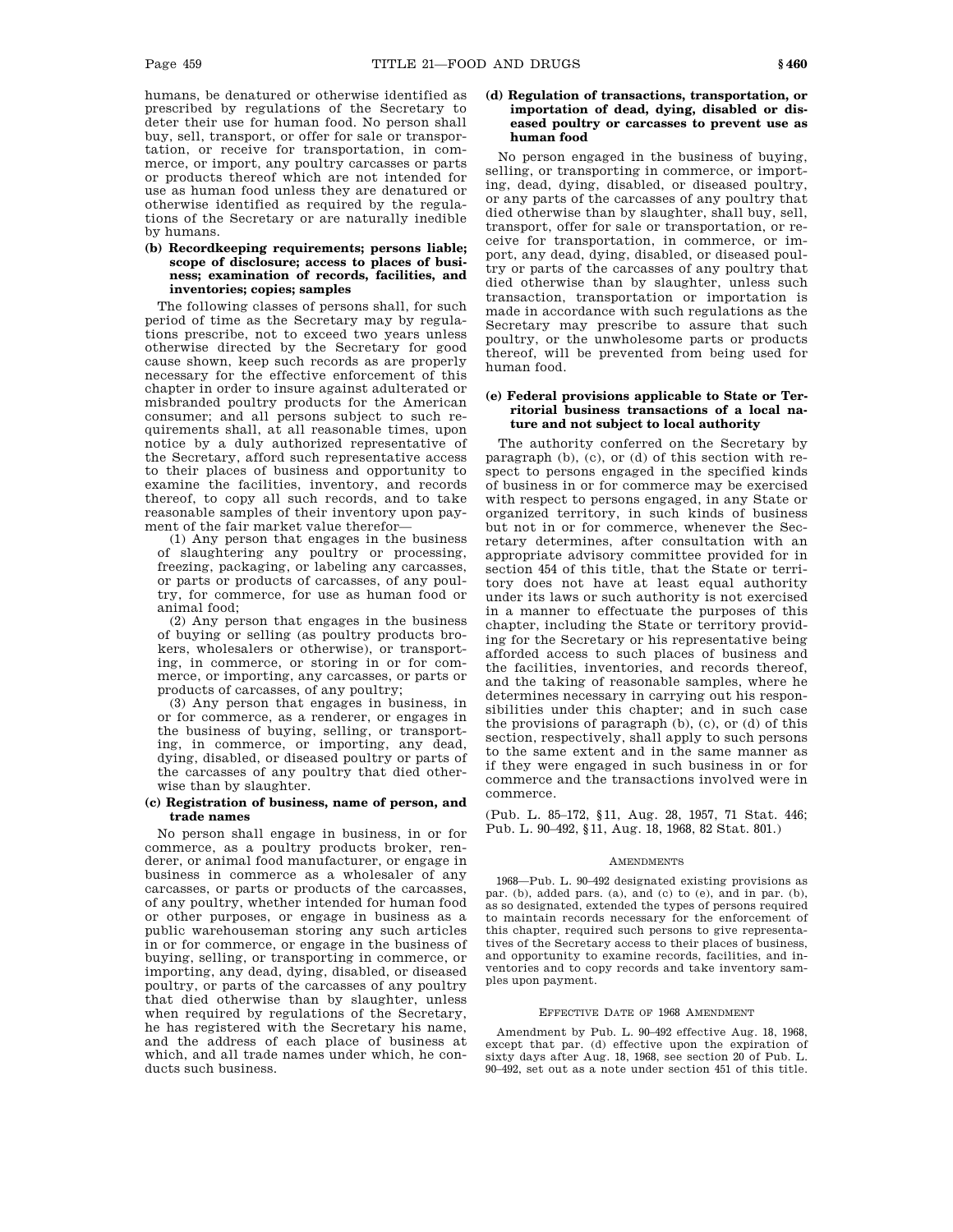## **(a) Violations; liability of agents, employees, and employers**

Any person who violates the provisions of section 458, 459, 460, 463, or 466 of this title shall be fined not more than \$1,000 or imprisoned not more than one year, or both; but if such violation involves intent to defraud, or any distribution or attempted distribution of an article that is adulterated (except as defined in section  $453(g)(8)$  of this title), such person shall be fined not more than \$10,000 or imprisoned not more than three years, or both. When construing or enforcing the provisions of said sections the act, omission, or failure of any person acting for or employed by any individual, partnership, corporation, or association within the scope of his employment or office shall in every case be deemed the act, omission, or failure of such individual, partnership, corporation, or association, as well as of such person.

#### **(b) Liability of carrier**

No carrier shall be subject to the penalties of this chapter, other than the penalties for violation of section 460 of this title, by reason of his receipt, carriage, holding, or delivery, in the usual course of business, as a carrier, of poultry or poultry products, owned by another person unless the carrier has knowledge, or is in possession of facts which would cause a reasonable person to believe that such poultry or poultry products were not inspected or marked in accordance with the provisions of this chapter or were otherwise not eligible for transportation under this chapter or unless the carrier refuses to furnish on request of a representative of the Secretary the name and address of the person from whom he received such poultry or poultry products, and copies of all documents, if any there be, pertaining to the delivery of the poultry or poultry products to such carrier.

## **(c) Assaulting, resisting, or impeding certain persons; murder; punishments**

Any person who forcibly assaults, resists, opposes, impedes, intimidates, or interferes with any person while engaged in or on account of the performance of his official duties under this chapter shall be fined not more than \$5,000 or imprisoned not more than three years, or both. Whoever, in the commission of any such acts, uses a deadly or dangerous weapon, shall be fined not more than \$10,000 or imprisoned not more than ten years, or both. Whoever kills any person while engaged in or on account of the performance of his official duties under this chapter shall be punished as provided under sections 1111 and 1114 of title 18.

(Pub. L. 85–172, §12, Aug. 28, 1957, 71 Stat. 446; Pub. L. 90–492, §12, Aug. 18, 1968, 82 Stat. 802.)

#### AMENDMENTS

1968—Par. (a). Pub. L. 90–492, §12(a), inserted reference to violations of section 463 of this title, and substituted provisions that violators of the enumerated sections shall be fined not more than \$1,000 or imprisoned not more than one year, or both, but that in cases involving intent to defraud, or any distribution or attempt to distribute adulterated articles, except as defined in section 453(g) of this title, the violators shall be fined not more than \$10,000 or imprisoned not more than three years, or both, for provisions that violators shall be guilty of a misdemeanor and subject to imprisonment for not more than six months or a fine of not more than \$3,000, or both, with increased fines and imprisonment for any subsequent violations.

Par. (b). Pub. L.  $90-492$ ,  $$12(b)$ , substituted "of poultry'' for ''of slaughtered poultry'', ''such poultry'' for ''such slaughtered poultry'', and ''otherwise not eligible'' for ''not otherwise eligible'', and inserted provision that no carrier shall be subject to punishment unless the carrier refuses to furnish the name and address of the person from whom he received such poultry or poultry products, and copies of any documents pertaining to the delivery of the poultry or poultry products to such carrier.

Par. (c). Pub. L. 90–492, §12(c), added par. (c).

#### EFFECTIVE DATE OF 1968 AMENDMENT

Amendment by Pub. L. 90–492 effective Aug. 18, 1968, see section 20 of Pub. L. 90–492, set out as a note under section 451 of this title.

## **§ 462. Reporting of violations; notice; opportunity to present views**

Before any violation of this chapter is reported by the Secretary to any United States attorney for institution of a criminal proceeding, the person against whom such proceeding is contemplated shall be given reasonable notice of the alleged violation and opportunity to present his views orally or in writing with regard to such contemplated proceeding. Nothing in this chapter shall be construed as requiring the Secretary to report for criminal prosecution violations of this chapter whenever he believes that the public interest will be adequately served and compliance with the chapter obtained by a suitable written notice or warning.

(Pub. L. 85–172, §13, Aug. 28, 1957, 71 Stat. 447.)

#### **§ 463. Rules and regulations**

## **(a) Storage and handling of poultry products; violation of regulations**

The Secretary may by regulations prescribe conditions under which poultry products capable of use as human food, shall be stored or otherwise handled by any person engaged in the business of buying, selling, freezing, storing, or transporting, in or for commerce, or importing, such articles, whenever the Secretary deems such action necessary to assure that such articles will not be adulterated or misbranded when delivered to the consumer. Violation of any such regulation is prohibited.

#### **(b) Other necessary rules and regulations**

The Secretary shall promulgate such other rules and regulations as are necessary to carry out the provisions of this chapter.

## **(c) Oral presentation of views**

In applying the provisions of section 553(c) of title 5 to proposed rule making under this chapter, an opportunity for the oral presentation of views shall be accorded all interested persons.

(Pub. L. 85–172, §14, Aug. 28, 1957, 71 Stat. 447; Pub. L. 90–492, §13, Aug. 18, 1968, 82 Stat. 803.)

#### AMENDMENTS

1968—Pub. L. 90–492 designated existing provisions as par. (b), added pars. (a) and (c), and in par. (b), as so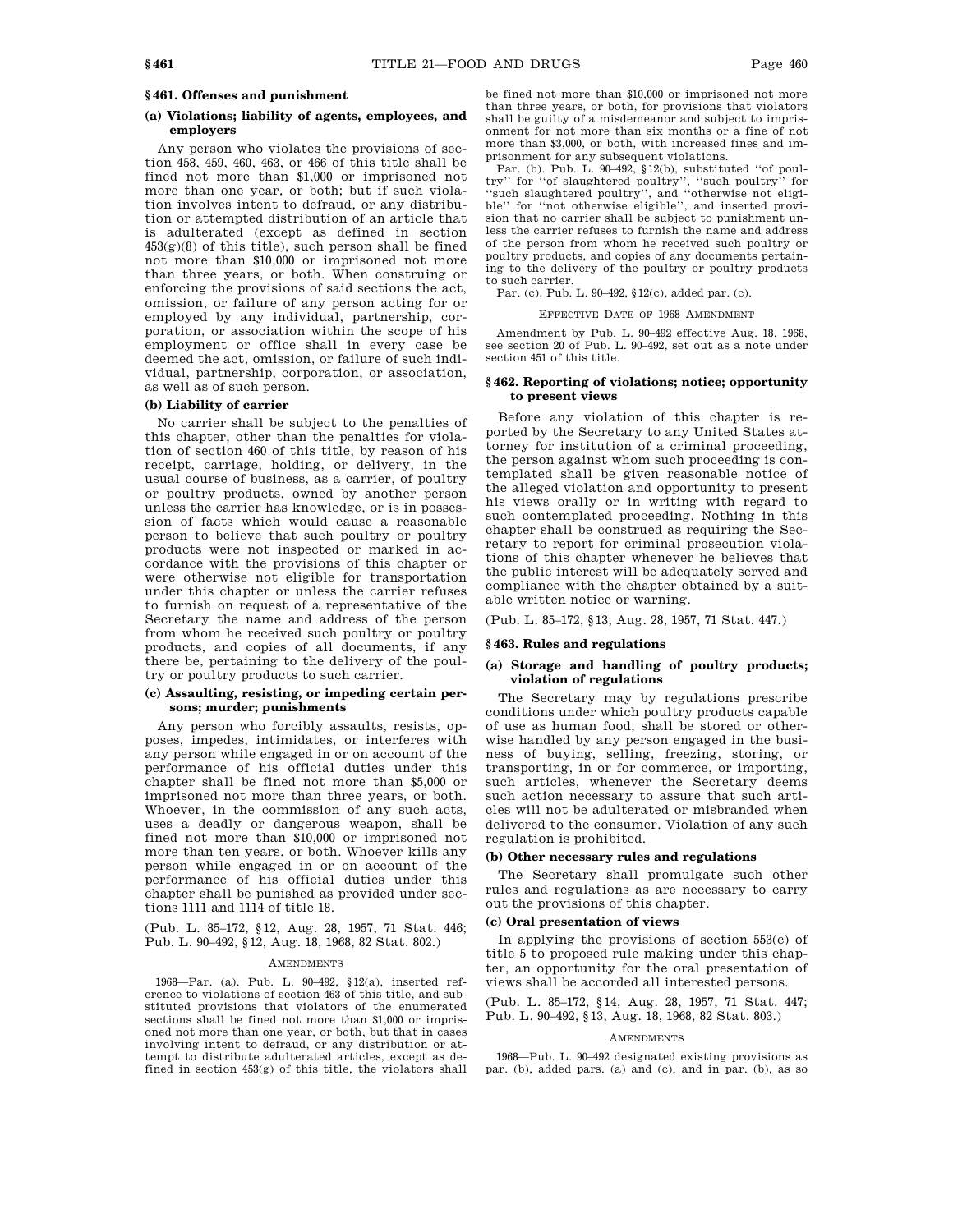designated, substituted ''such other rules'' for ''such rules''.

EFFECTIVE DATE OF 1968 AMENDMENT

Amendment by Pub. L. 90–492 effective Aug. 18, 1968, see section 20 of Pub. L. 90–492, set out as a note under section 451 of this title.

## **§ 464. Exemptions**

## **(a) Persons exempted**

The Secretary shall, by regulation and under such conditions as to sanitary standards, practices, and procedures as he may prescribe, exempt from specific provisions of this chapter—

(1) retail dealers with respect to poultry products sold directly to consumers in individual retail stores, if the only processing operation performed by such retail dealers is the cutting up of poultry products on the premises where such sales to consumers are made;

(2) for such period of time as the Secretary determines that it would be impracticable to provide inspection and the exemption will aid in the effective administration of this chapter, any person engaged in the processing of poultry or poultry products for commerce and the poultry or poultry products processed by such person: *Provided, however*, That no such exemption shall continue in effect on and after January 1, 1970; and

(3) persons slaughtering, processing, or otherwise handling poultry or poultry products which have been or are to be processed as required by recognized religious dietary laws, to the extent that the Secretary determines necessary to avoid conflict with such requirements while still effectuating the purposes of this chapter.

## **(b) Territorial exemption**

The Secretary may, under such sanitary conditions as he may by regulations prescribe, exempt from the inspection requirements of this chapter the slaughter of poultry, and the processing of poultry products, by any person in any Territory not organized with a legislative body, solely for distribution within such Territory, when the Secretary determines that it is impracticable to provide such inspection within the limits of funds appropriated for administration of this chapter and that such exemption will aid in the effective administration of this chapter.

**(c) Personal slaughtering; custom slaughtering; name and address of the poultry producer or processor in lieu of other labeling requirements; small enterprises; slaughterers or processors of specified number of turkeys; poultry producers raising poultry on own farms**

(1) The Secretary shall, by regulation and under such conditions, including sanitary standards, practices, and procedures, as he may prescribe, exempt from specific provisions of this chapter—

(A) the slaughtering by any person of poultry of his own raising, and the processing by him and transportation in commerce of the poultry products exclusively for use by him and members of his household and his nonpaying guests and employees;

(B) the custom slaughter by any person of poultry delivered by the owner thereof for such slaughter, and the processing by such slaughterer and transportation in commerce of the poultry products exclusively for use, in the household of such owner, by him and members of his household and his nonpaying guests and employees: *Provided*, That such custom slaughterer does not engage in the business of buying or selling any poultry products capable of use as human food;

(C) the slaughtering and processing of poultry products in any State or Territory or the District of Columbia by any poultry producer on his own premises with respect to sound and healthy poultry raised on his premises and the distribution by any person solely within such jurisdiction of the poultry products derived from such operations, if, in lieu of other labeling requirements, such poultry products are identified with the name and address of such poultry producer, and if they are not otherwise misbranded, and are sound, clean, and fit for human food when so distributed; and

(D) the slaughtering of sound and healthy poultry or the processing of poultry products of such poultry in any State or territory or the District of Columbia by any poultry producer or other person for distribution by him solely within such jurisdiction directly to household consumers, restaurants, hotels, and boarding houses, for use in their own dining rooms, or in the preparation of meals for sales direct to consumers, if, in lieu of other labeling requirements, such poultry products are identified with the name and address of the processor, and if they are not otherwise misbranded and are sound, clean, and fit for human food when distributed by such processor.

The exemptions provided for in clauses (C) and (D) above shall not apply if the poultry producer or other person engages in the current calendar year in the business of buying or selling any poultry or poultry products other than as specified in such clauses.

(2) In addition to the specific exemptions provided herein, the Secretary shall, when he determines that the protection of consumers from adulterated or misbranded poultry products will not be impaired by such action, provide by regulation, consistent with subparagraph (3), for the exemption of the operation and products of small enterprises (including poultry producers), not exempted under subparagraph (1), which are engaged in any State or Territory or the District of Columbia in slaughtering and/or cutting up poultry for distribution as carcasses or parts thereof solely for distribution within such jurisdiction, from such provisions of this chapter as he deems appropriate, while still protecting the public from adulterated or misbranded products, under such conditions, including sanitary requirements, as he shall prescribe to effectuate the purposes of this chapter.

(3) No exemption under subparagraph (1)(C) or (D) or subparagraph (2) shall apply to any poultry producer or other person who, in the current calendar year—

(A) slaughters or processes the products of more than 20,000 poultry; or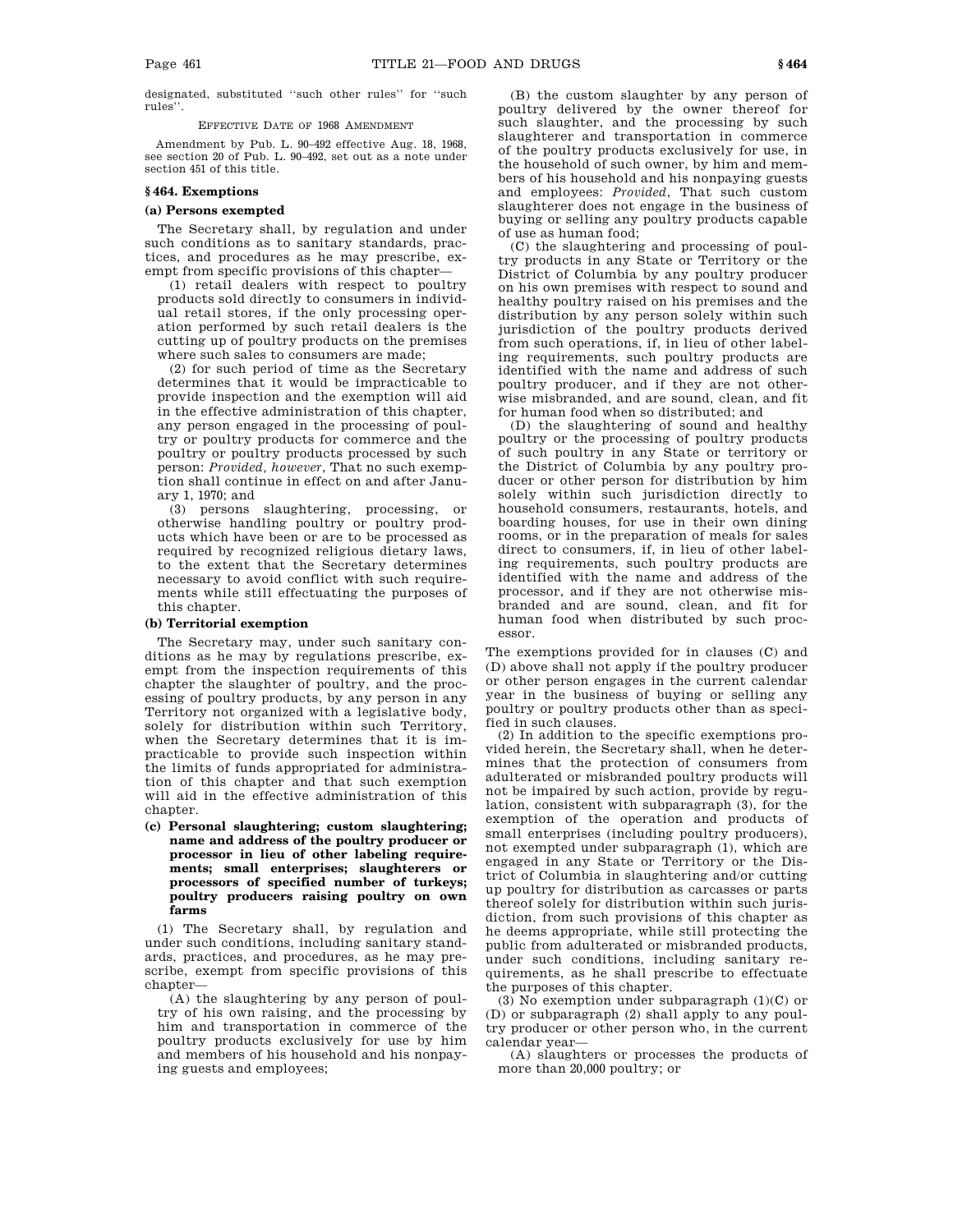(B) slaughters or processes the products of poultry at a facility used for slaughtering or processing of the products of poultry by any other poultry producer or person.

Notwithstanding clause (B), the Secretary may grant such exemption to any poultry producer or other person if the Secretary determines, upon application of such poultry producer or other person, that granting such exemption will not impair effectuating the purposes of this chapter.

(4) The provisions of this chapter shall not apply to poultry producers with respect to poultry of their own raising on their own farms if (i) such producers slaughter not more than 1,000 poultry during the calendar year for which this exemption is being determined; (ii) such poultry producers do not engage in buying or selling poultry products other than those produced from poultry raised on their own farms; and (iii) none of such poultry moves in commerce (as defined in section 453(a) of this title).

## **(d) Pizzas containing poultry products**

(1) Under such terms and conditions as the Secretary shall prescribe through rules and regulations issued under this section that may be necessary to ensure food safety and protect public health such as special handling procedures, the Secretary shall exempt pizzas containing a poultry product from the inspection requirements of this chapter if—

(A) the poultry product components of the pizzas have been prepared, inspected, and passed in a cured or cooked form as ready-toeat in compliance with the requirements of this chapter; and

(B) the pizzas are to be served in public or private nonprofit institutions.

(2) The Secretary may withdraw or modify any exemption under this subsection whenever the Secretary determines such action is necessary to ensure food safety and to protect public health. The Secretary may reinstate or further modify any exemption withdrawn or modified under this subsection.

## **(e) Applicability of adulteration and misbranding provisions to articles exempted from inspection**

The adulteration and misbranding provisions of this chapter, other than the requirement of the inspection legend, shall apply to articles which are exempted from inspection under this section, except as otherwise specified under paragraphs (a) and (d).

## **(f) Suspension or termination of exemption**

The Secretary may by order suspend or terminate any exemption under this section with respect to any person whenever he finds that such action will aid in effectuating the purposes of this chapter.

(Pub. L. 85–172, §15, Aug. 28, 1957, 71 Stat. 447; Pub. L. 90–492, §14, Aug. 18, 1968, 82 Stat. 803; Pub. L. 97–206, June 30, 1982, 96 Stat. 136; Pub. L. 102–237, title X, §1016(b), Dec. 13, 1991, 105 Stat. 1903.)

## AMENDMENTS

1991—Subsecs. (d) to (f). Pub. L. 102–237 added subsec. (d), redesignated former subsec. (d) as (e) and substituted "(d)" for "(c)", and redesignated former subsec. (e) as  $(f)$ .

1982—Par. (c)(3). Pub. L. 97–206, §1, substituted provisions that no exemption would be given to persons who during the current calendar year either slaughter or process the products of more than 20,000 poultry, or slaughter or process such poultry at a facility of another poultry producer or person, but that, in the latter case, the Secretary may grant the exemption upon application of such poultry producer or person if granting such exemption would not impair the purposes of this chapter, for provisions that an exemption would not be granted to those who slaughter or process the products of more than 5,000 turkeys or an equivalent number of poultry of all species in the current calendar year (four birds of other species being deemed equivalent of one turkey).

Par. (c)(4)(i). Pub. L. 97–206, §2, substituted ''1,000 poultry during the calendar year for which this exemption is being determined'' for ''250 turkeys, or not more than an equivalent number of birds of all species during the calendar year for which this exemption is being determined (four birds of other species being deemed the equivalent of one turkey)''.

1968—Par. (a). Pub. L. 90–492, §14(a), (b), redesignated subpars. (2) to (4) as (1) to (3), respectively, and in sub-par. (2), as so redesignated, substituted ''January 1, 1970'' for ''July 1, 1960''. Former subpar. (1), which exempted poultry producers with respect to poultry of their own raising on their own farms which they sold directly to household consumers, hotels, etc., for use in their own dining rooms or in the preparation of meals for sales direct to consumers only, provided that such producers did not engage in buying or selling poultry products other than those produced from poultry raised

on their own farms, was struck out. Pars. (b) to (e). Pub. L. 90–492, §14(c), added pars. (b) to (d) and redesignated former par. (b) as (e).

## EFFECTIVE DATE OF 1968 AMENDMENT

Amendment by Pub. L. 90–492 effective upon the expiration of sixty days after Aug. 18, 1968, see section 20(b) of Pub. L. 90–492, set out as a note under section 451 of this title.

#### REGULATIONS

Section 1016(c) of Pub. L. 102–237 provided that: ''No later than August 1, 1992, the Secretary of Agriculture shall issue final rules, through prior notice and comment rulemaking procedures, to implement the exemption authorized by section 23(c) of the Federal Meat Inspection Act [21 U.S.C. 623(c)] (as added by subsection (a)) and the exemption authorized by section 15(d) of the Poultry Products Inspection Act [21 U.S.C. 464(d)] (as added by subsection (b)). Prior to the issuance of the final rules, the Secretary shall hold at least one public hearing examining the public health and food safety issues raised by the granting of each of the exemptions.''

#### STUDIES CONCERNING GRANT OF FUTURE EXEMPTIONS FOR POULTRY AND MEAT FOOD PRODUCTS

Section 1016(d) of Pub. L. 102–237 directed Secretary of Agriculture in consultation with National Academy of Sciences to conduct a study on meat food and poultry products inspection exemptions under Federal Meat Inspection Act and Poultry Products Inspection Act and a study on an exemption from requirements of such Acts for certain wholesale meat outlets selling to hotels and other similar institutional users not later than 24 months after Dec. 13, 1991, and on completion of each study to provide the results to Committee on Agriculture of House of Representatives and Committee on Agriculture, Nutrition, and Forestry of Senate.

## **§ 465. Limitations upon entry of poultry products and other materials into official establishments**

The Secretary may limit the entry of poultry products and other materials into any official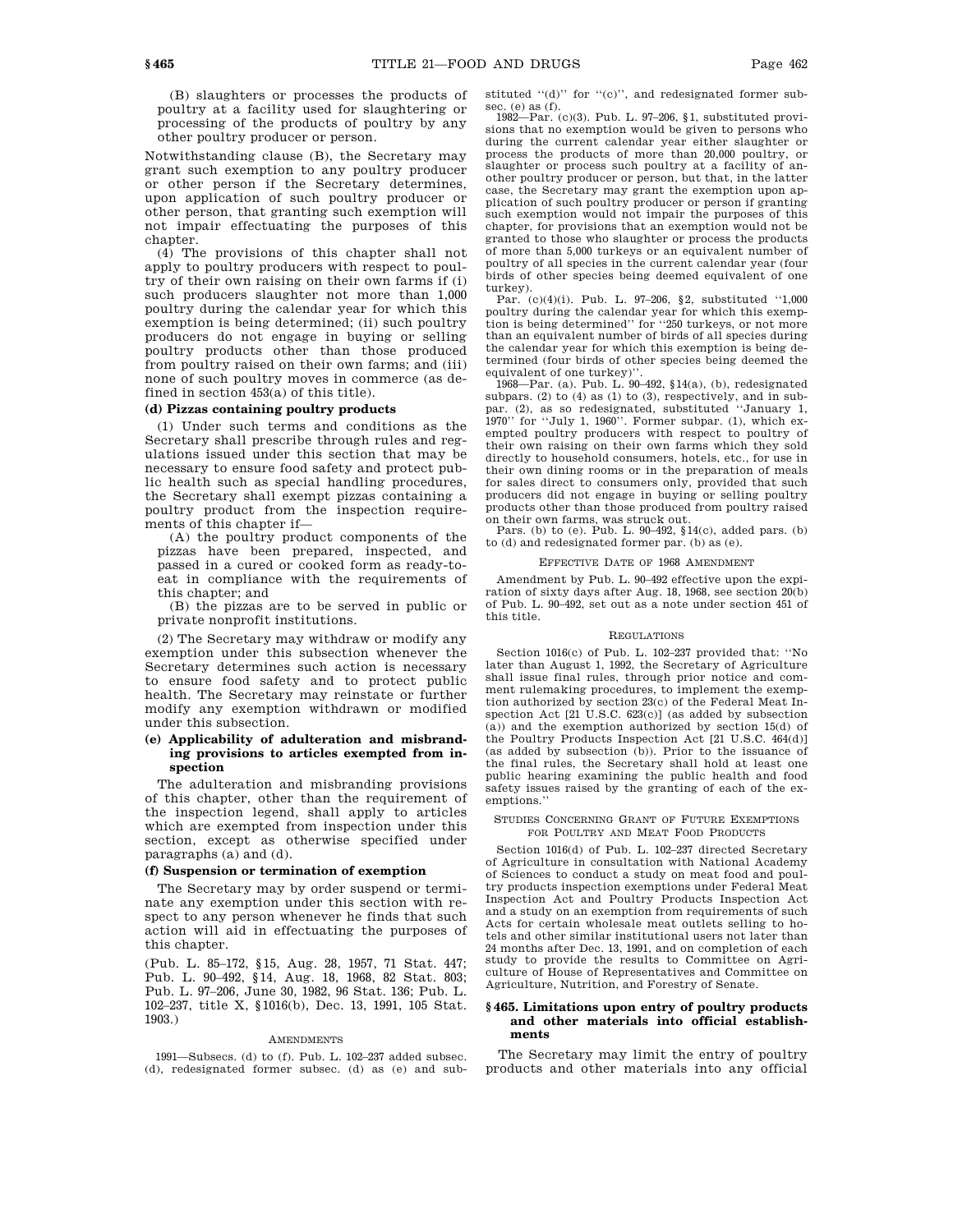establishment, under such conditions as he may prescribe to assure that allowing the entry of such articles into such inspected establishments will be consistent with the purposes of this chapter.

(Pub. L. 85–172, §16, Aug. 28, 1957, 71 Stat. 448; Pub. L. 90–492, §15, Aug. 18, 1968, 82 Stat. 805.)

#### **AMENDMENTS**

1968—Pub. L. 90–492 substituted provisions authorizing the Secretary to limit the entry of poultry products and other materials into any official establishment for provisions that any person distributing unwholesome or adulterated exempted poultry or poultry products intended for human consumption shall be guilty of a misdemeanor and subject to penalties upon conviction thereof.

EFFECTIVE DATE OF 1968 AMENDMENT

Amendment by Pub. L. 90–492 effective Aug. 18, 1968, see section 20 of Pub. L. 90–492, set out as a note under section 451 of this title.

#### **§ 466. Imports**

## **(a) Compliance with standards and regulations; status after importation**

No slaughtered poultry, or parts or products thereof, of any kind shall be imported into the United States unless they are healthful, wholesome, fit for human food, not adulterated, and contain no dye, chemical, preservative, or ingredient which renders them unhealthful, unwholesome, adulterated, or unfit for human food and unless they also comply with the rules and regulations made by the Secretary of Agriculture to assure that imported poultry or poultry products comply with the standards provided for in this chapter. All imported, slaughtered poultry, or parts or products thereof, shall after entry into the United States in compliance with such rules and regulations be deemed and treated as domestic slaughtered poultry, or parts or products thereof, within the meaning and subject to the provisions of this chapter and the Federal Food, Drug, and Cosmetic Act [21 U.S.C. 301 et seq.], and Acts amendatory of, supplemental to, or in substitution for such chapter and Act.

#### **(b) Rules and regulations; destruction and exportation of refused imports**

The Secretary of Agriculture is authorized to make rules and regulations to carry out the purposes of this section and in such rules and regulations the Secretary of Agriculture may prescribe the terms and conditions for the destruction of all slaughtered poultry, or parts or products thereof, offered for entry and refused admission into the United States unless such slaughtered poultry, or parts or products thereof, be exported by the consignee within the time fixed therefor in such rules and regulations.

## **(c) Storage, cartage and labor charges for imports refused admission**

All charges for storage, cartage, and labor with respect to any product which is refused admission pursuant to this section shall be paid by the owner or consignee, and in default of such payment shall constitute a lien against any other products imported thereafter by or for such owner or consignee.

## **(d) Domestic standards and processing facilities applicable; enforcement**

(1) Notwithstanding any other provision of law, all poultry, or parts or products of poultry, capable of use as human food offered for importation into the United States shall—

(A) be subject to inspection, sanitary, quality, species verification, and residue standards that achieve a level of sanitary protection equivalent to that achieved under United States standards; and

(B) have been processed in facilities and under conditions that achieve a level of sanitary protection equivalent to that achieved under United States standards.

(2)(A) The Secretary may treat as equivalent to a United States standard a standard of an exporting country described in paragraph (1) if the exporting country provides the Secretary with scientific evidence or other information, in accordance with risk assessment methodologies determined appropriate by the Secretary, to demonstrate that the standard of the exporting country achieves the level of sanitary protection achieved under the United States standard. For the purposes of this subsection, the term ''sanitary protection'' means protection to safeguard public health.

(B) The Secretary may—

(i) determine, on a scientific basis, that the standard of the exporting country does not achieve the level of protection that the Secretary considers appropriate; and

(ii) provide the basis for the determination in writing to the exporting country on request.

(3) Any such imported poultry article that does not meet such standards shall not be permitted entry into the United States.

(4) The Secretary shall enforce this subsection through—

(A) random inspections for such species verification and for residues; and

(B) random sampling and testing of internal organs and fat of carcasses for residues at the point of slaughter by the exporting country, in accordance with methods approved by the Secretary.

(Pub. L. 85–172, §17, Aug. 28, 1957, 71 Stat. 448; Pub. L. 99–198, title XVII, §1701(a), Dec. 23, 1985, 99 Stat. 1633; Pub. L. 103–182, title III, §361(e), Dec. 8, 1993, 107 Stat. 2123; Pub. L. 103–465, title IV, §431(k), Dec. 8, 1994, 108 Stat. 4969.)

#### REFERENCES IN TEXT

The Federal Food, Drug, and Cosmetic Act, referred to in subsec. (a), is act June 25, 1938, ch. 675, 52 Stat. 1040, as amended, which is classified generally to chapter 9 (§301 et seq.) of this title. For complete classification of this Act to the Code, see section 301 of this title and Tables.

### AMENDMENTS

1994—Subsec. (d)(1). Pub. L. 103–465, §431(k)(1), amended par. (1) generally. Prior to amendment, par. (1) read as follows: ''Notwithstanding any other provision of law, except as provided in paragraph (2), all poultry, or parts or products thereof, capable of use as human food offered for importation into the United States shall—

''(A) be subject to the same inspection, sanitary, quality, species verification, and residue standards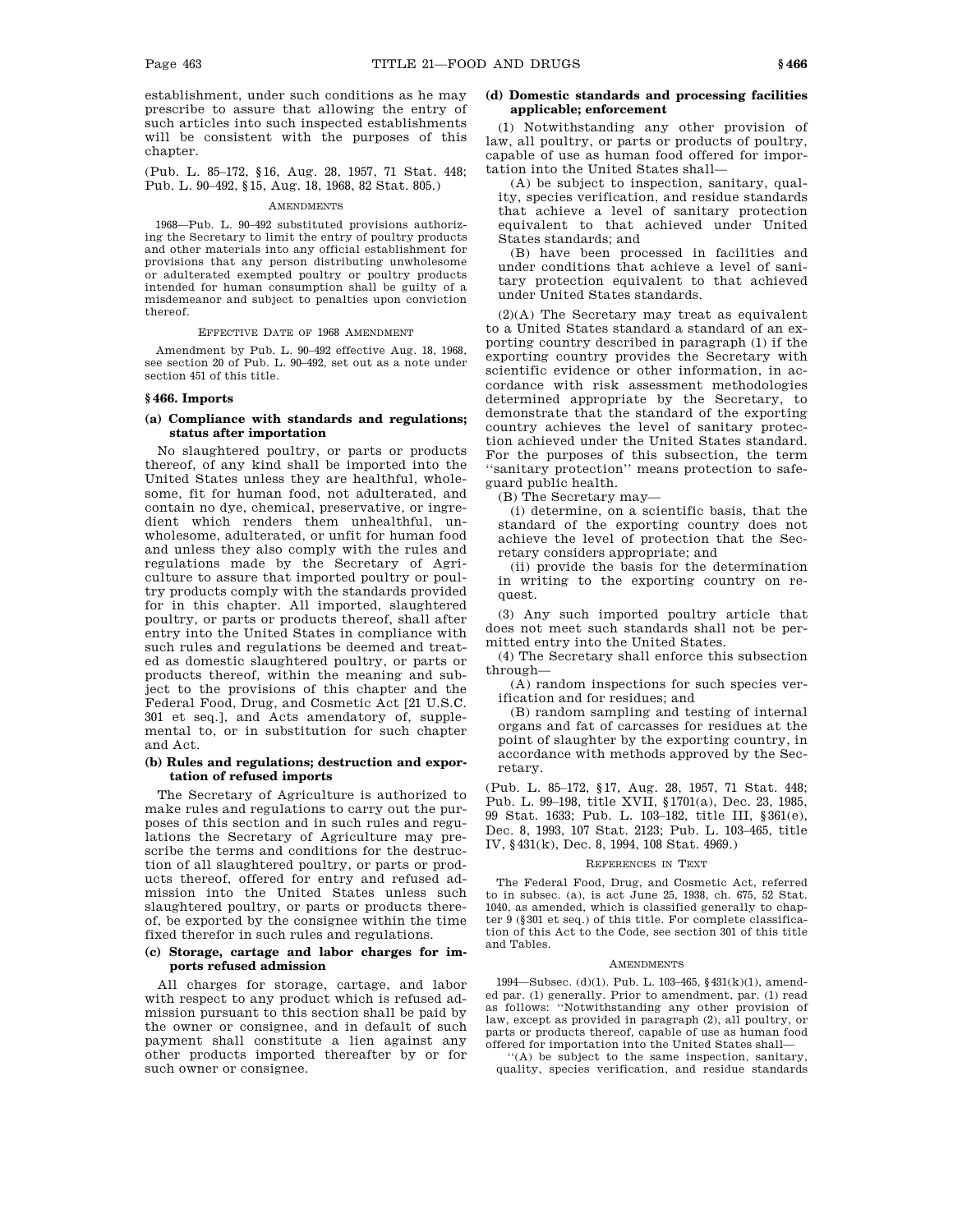applied to products produced in the United States; and

''(B) have been processed in facilities and under conditions that are the same as those under which similar products are processed in the United States.''

Subsec. (d)(2)(A). Pub. L. 103–465, §431(k)(2)(A), amended subpar. (A) generally. Prior to amendment, subpar. (A) read as follows: ''Notwithstanding any other provision of law, all poultry, or parts or products of poultry, capable of use as human food offered for importation into the United States from Canada and Mexico shall—

''(i) comply with paragraph (1); or

''(ii)(I) be subject to inspection, sanitary, quality, species verification, and residue standards that are equivalent to United States standards; and

'(II) have been processed in facilities and under conditions that meet standards that are equivalent to United States standards.''

Subsec. (d)(2)(B), (C). Pub. L. 103–465, §431(k)(2)(B), (C), redesignated subpar. (C) as (B) and struck out former subpar. (B) which read as follows: ''The Secretary may treat as equivalent to a United States standard a standard of Canada or Mexico described in  $\text{subparam}(\mathbf{A})(\text{ii})$  if the exporting country provides the Secretary with scientific evidence or other information, in accordance with risk assessment methodologies agreed to by the Secretary and the exporting country, to demonstrate that the standard of the exporting country achieves the level of protection that the Secretary considers appropriate.''

1993—Subsec. (d). Pub. L. 103–182, in par. (1), inserted ''except as provided in paragraph (2),'' before ''all poultry'' in introductory provisions, added par. (2), and redesignated former pars. (2) and (3) as (3) and (4), respectively.

1985—Par. (d). Pub. L. 99–198 added par. (d).

EFFECTIVE DATE OF 1994 AMENDMENT

Amendment by Pub. L. 103–465 effective, except as otherwise provided, on the date of entry into force of the World Trade Organization Agreement with respect to the United States [Jan. 1, 1995], see section 451 of Pub. L. 103–465, set out as an Effective Date note under section 3601 of Title 19, Customs Duties.

#### EFFECTIVE DATE OF 1985 AMENDMENT

Section 1701(b) of Pub. L. 99–198 proved that: ''The amendment made by this section [amending this section] shall become effective 6 months after the date of enactment of this Act [Dec. 23, 1985].''

#### **§ 467. Inspection services**

## **(a) Refusal or withdrawal; hearing; business unfitness based upon certain convictions; persons responsibly connected with the business**

The Secretary may (for such period, or indefinitely, as he deems necessary to effectuate the purposes of this chapter) refuse to provide, or withdraw, inspection service under this chapter with respect to any establishment if he determines, after opportunity for a hearing is accorded to the applicant for, or recipient of, such service, that such applicant or recipient is unfit to engage in any business requiring inspection upon this chapter because the applicant or recipient or anyone responsibly connected with the applicant or recipient, has been convicted, in any Federal or State court, within the previous ten years of (1) any felony or more than one misdemeanor under any law based upon the acquiring, handling, or distributing of adulterated, mislabeled, or deceptively packaged food or fraud in connection with transactions in food; or (2) any felony, involving fraud, bribery, extortion, or any other act or circumstances indicating a lack of the integrity needed for the conduct of operations affecting the public health. For the purpose of this paragraph a person shall be deemed to be responsibly connected with the business if he was a partner, officer, director, holder, or owner of 10 per centum or more of its voting stock or employee in a managerial or executive capacity.

## **(b) Hearing to determine validity of withdrawal or refusal of inspection services; continuation of withdrawal or refusal**

Upon the withdrawal of inspection service from any official establishment for failure to destroy condemned poultry products as required under section 455 of this title, or other failure of an official establishment to comply with the requirements as to premises, facilities, or equipment, or the operation thereof, as provided in section 456 of this title, or the refusal of inspection service to any applicant therefor because of failure to comply with any requirements under section 456 of this title, the applicant for, or recipient of, the service shall, upon request, be afforded opportunity for a hearing with respect to the merits or validity of such action; but such withdrawal or refusal shall continue in effect unless otherwise ordered by the Secretary.

## **(c) Finality and conclusiveness of determination; judicial review; record**

The determination and order of the Secretary when made after opportunity for hearing, with respect to withdrawal or refusal of inspection service under this chapter shall be final and conclusive unless the affected applicant for, or recipient of, inspection service files application for judicial review within thirty days after the effective date of such order in the United States Court of Appeals as provided in section 457 of this title. Judicial review of any such order shall be upon the record upon which the determination and order are based. The provisions of section 194 of title 7 shall be applicable to appeals taken under this section.

(Pub. L. 85–172, §18, Aug. 28, 1957, 71 Stat. 448; Pub. L. 90–492, §16, Aug. 18, 1968, 82 Stat. 805.)

#### AMENDMENTS

1968—Par. (a). Pub. L. 90–492 substituted provisions authorizing the Secretary to refuse or withdraw inspection services subsequent to a hearing determining that the applicant or recipient is unfit to engage in any business requiring inspection under this chapter based upon the specified considerations, for provisions granting the Secretary exclusive jurisdiction within the scope of this chapter and exempting poultry and poultry products from the provisions of the Federal Food, Drug, and Cosmetic Act, as amended, to the extent of the application or the extension thereof of the provisions of this chapter.

Par. (b). Pub. L. 90–492 substituted provisions granting a hearing, upon request by the applicant or recipient, to determine the merits and validity of the withdrawal or refusal of inspection services and continuing such withdrawal or refusal in effect, unless otherwise ordered by the Secretary, for provisions authorizing the Secretary to cooperate with other branches of government and with State agencies and to conduct examinations, investigations, and inspections through any officer or employee of a State commissioned by the Secretary for such purpose.

Par. (c). Pub. L. 90–492 added par. (c).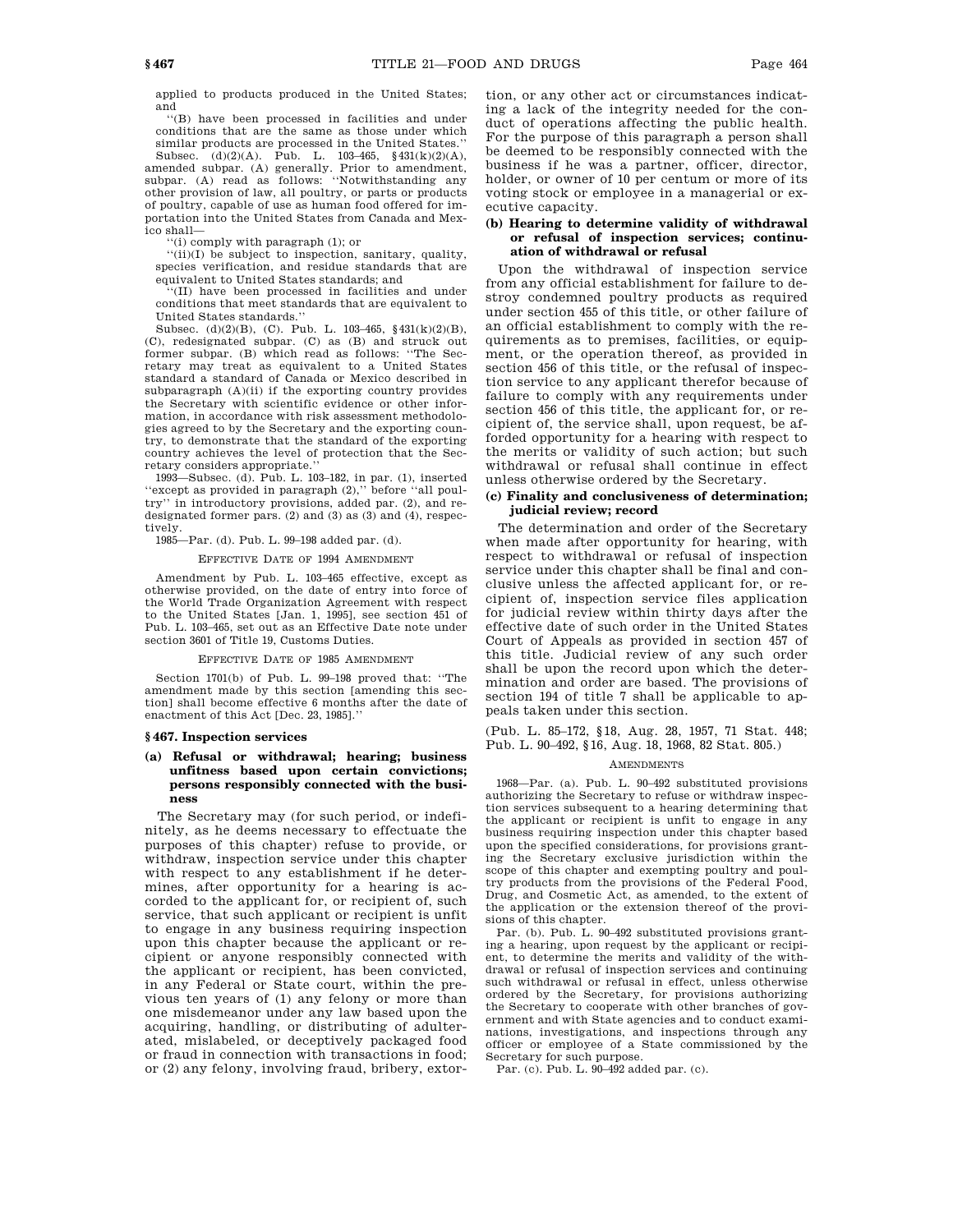EFFECTIVE DATE OF 1968 AMENDMENT

Amendment by Pub. L. 90–492 effective Aug. 18, 1968, see section 20 of Pub. L. 90–492, set out as a note under section 451 of this title.

## **§ 467a. Administrative detention; duration; pending judicial proceedings; notification of government authorities; release; removal of official marks**

Whenever any poultry product, or any product exempted from the definition of a poultry product, or any dead, dying, disabled, or diseased poultry is found by any authorized representative of the Secretary upon any premises where it is held for purposes of, or during or after distribution in, commerce or otherwise subject to this chapter, and there is reason to believe that any such article is adulterated or misbranded and is capable of use as human food, or that it has not been inspected, in violation of the provisions of this chapter or of any other Federal law or the laws of any State or Territory, or the District of Columbia, or that it has been or is intended to be, distributed in violation of any such provisions, it may be detained by such representative for a period not to exceed twenty days, pending action under section 467b of this title or notification of any Federal, State, or other governmental authorities having jurisdiction over such article or poultry, and shall not be moved by any person, from the place at which it is located when so detained, until released by such representative. All official marks may be required by such representative to be removed from such article or poultry before it is released unless it appears to the satisfaction of the Secretary that the article or poultry is eligible to retain such marks.

(Pub. L. 85–172, §19, as added Pub. L. 90–492, §17, Aug. 18, 1968, 82 Stat. 805.)

#### **§ 467b. Seizure and condemnation**

**(a) Proceedings in rem; libel of information; jurisdiction; disposal by destruction or sale; proceeds into the Treasury; sales restrictions; bonds; court costs and fees, storage, and other expenses against claimants; jury trial; United States as plaintiff**

(1) Any poultry product, or any dead, dying, disabled, or diseased poultry, that is being transported in commerce or otherwise subject to this chapter, or is held for sale in the United States after such transportation, and that (A) is or has been processed, sold, transported, or otherwise distributed or offered or received for distribution in violation of this chapter, or (B) is capable of use as human food and is adulterated or misbranded, or (C) in any other way is in violation of this chapter, shall be liable to be proceeded against and seized and condemned, at any time, on a libel of information in any United States district court or other proper court as provided in section 467c of this title within the jurisdiction of which the article or poultry is found.

(2) If the article or poultry is condemned it shall, after entry of the decree, (A) be distributed in accordance with paragraph (5), or (B) be disposed of by destruction or sale as the court may direct and the proceeds, if sold, less the

court costs and fees, and storage and other proper expenses, shall be paid into the Treasury of the United States, but the article or poultry shall not be sold contrary to the provisions of this chapter, or the laws of the jurisdiction in which it is sold: *Provided*, That upon the execution and delivery of a good and sufficient bond conditioned that the article or poultry shall not be sold or otherwise disposed of contrary to the provisions of this chapter, or the laws of the jurisdiction in which disposal is made, the court may direct that such article or poultry be delivered to the owner thereof subject to such supervision by authorized representatives of the Secretary as is necessary to insure compliance with the applicable laws.

(3) When a decree of condemnation is entered against the article or poultry and it is released under bond, or destroyed, court costs and fees, and storage and other proper expenses shall be awarded against the person, if any, intervening as claimant of the article or poultry.

(4) The proceedings in such libel cases shall conform, as nearly as may be, to the proceedings in admiralty, except that either party may demand trial by jury of any issue of fact joined in any case, and all such proceedings shall be at the suit of and in the name of the United States.

(5)(A) An article that is condemned under paragraph (1) may as the court may direct, after entry of the decree, be distributed without charge to nonprofit, private entities or to Federal, State, or local government entities engaged in the distribution of food without charge to individuals, if such article—

(i) is capable of use as a human food;

(ii) has been inspected under this chapter and found to be wholesome and not to be adulterated within the meaning of paragraphs (1) through (7) of section 453(g) of this title and a determination is made at the time of the entry of the decree that such article is wholesome and not so adulterated; and

(iii) is plainly marked ''Not for Sale'' on such article or its container.

(B) The United States may not be held legally responsible for any article that is distributed under subparagraph (A) to a nonprofit, private entity or to a Federal, State, or local government entity, if such article—

(i) was found after inspection under this chapter to be wholesome and not adulterated within the meaning of paragraphs (1) through (7) of section 453(g) of this title and a determination was made at the time of the entry of the decree that such article was wholesome and not so adulterated; and

(ii) was plainly marked ''Not for Sale'' on such article or its container.

(C) The person from whom such article was seized and condemned may not be held legally responsible for such article, if such article—

(i) was found after inspection under this chapter to be wholesome and not adulterated within the meaning of paragraphs (1) through (7) of section 453(g) of this title and a determination was made at the time of entry of the decree that such article was wholesome and not so adulterated; and

(ii) was plainly marked ''Not for Sale'' on such article or its container.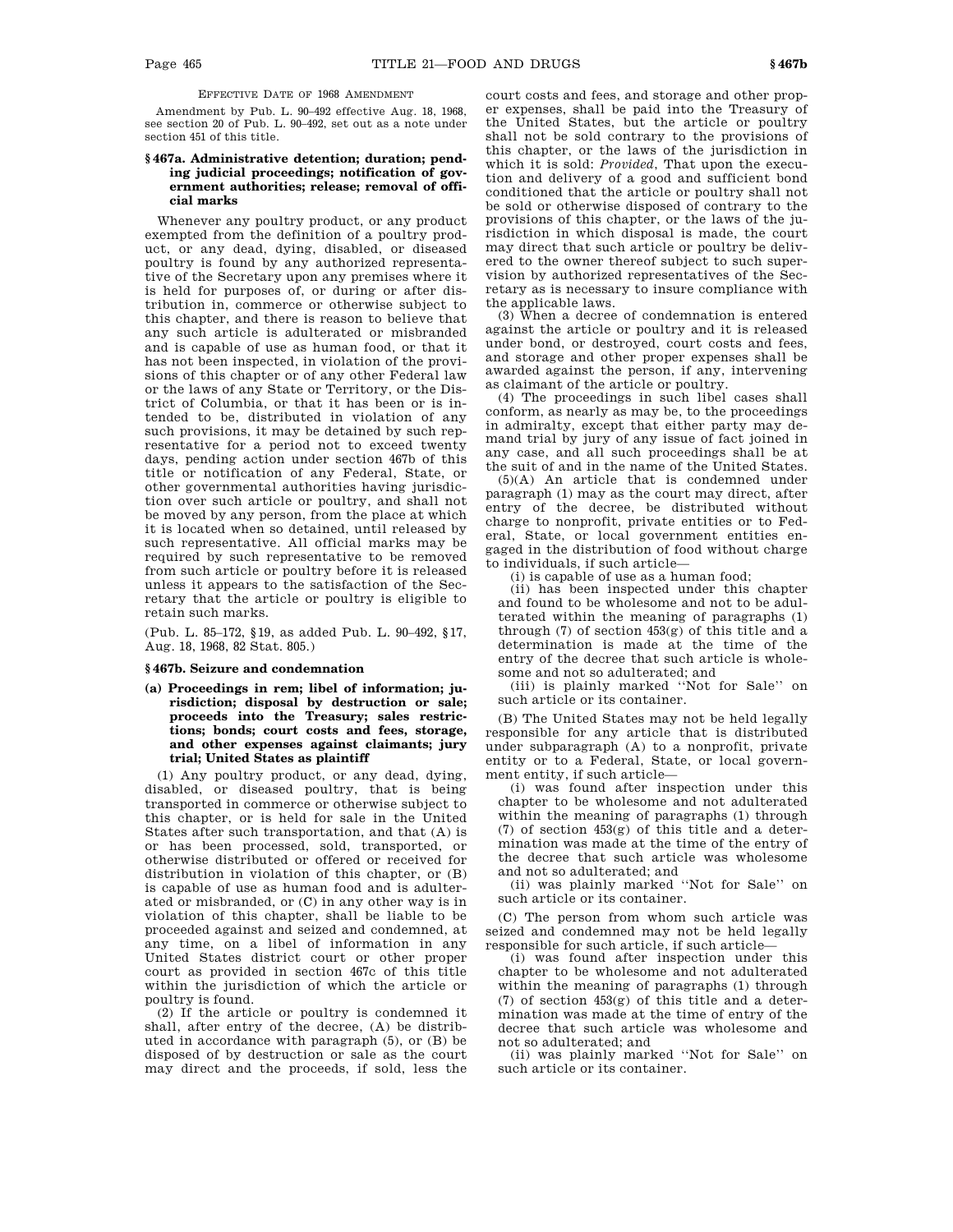## **(b) Condemnation or seizure under other provisions unaffected**

The provisions of this section shall in no way derogate from authority for condemnation or seizure conferred by other provisions of this chapter, or other laws.

(Pub. L. 85–172, §20, as added Pub. L. 90–492, §17, Aug. 18, 1968, 82 Stat. 806; amended Pub. L. 101–205, §2, Dec. 7, 1989, 103 Stat. 1830.)

#### AMENDMENTS

1989—Subsec. (a). Pub. L. 101–205 designated first sentence as par. (1) and redesignated cls. (1) to (3) as cls. (A) to (C), respectively, designated second sentence as par. (2) and inserted ''(A) be distributed in accordance with paragraph  $(5)$ , or  $(B)$ " after "entry of the decree," designated third and fourth sentences as pars. (3) and (4), respectively, and added par. (5).

## **§ 467c. Federal court jurisdiction of enforcement and injunction proceedings and other kinds of cases; limitations; United States as plaintiff; subpenas**

The United States district courts, the District Court of Guam, the District Court of the Virgin Islands, the highest court of American Samoa, and the United States courts of the other territories, are vested with jurisdiction specifically to enforce, and to prevent and restrain violations of, this chapter, and shall have jurisdiction in all other kinds of cases arising under this chapter, except as provided in section 457(d) or 467 of this title. All proceedings for the enforcement or to restrain violations of this chapter shall be by and in the name of the United States. Subpenas for witnesses who are required to attend a court of the United States, in any district, may run into any other district in any such proceeding.

(Pub. L. 85–172, §21, as added Pub. L. 90–492, §17, Aug. 18, 1968, 82 Stat. 806.)

## **§ 467d. Administration and enforcement; applicability of penalty provisions; conduct of inquiries; power and jurisdiction of courts**

For the efficient administration and enforcement of this chapter, the provision (including penalties) of sections 46, 48, 49 and 50 of title 15 (except paragraphs (c) through (h) of section 46 and the last paragraph of section  $49<sup>1</sup>$  of title 15), and the provisions of section 409(*l*) 1 of title 47, are made applicable to the jurisdiction, powers, and duties of the Secretary in administering and enforcing the provisions of this chapter and to any person with respect to whom such authority is exercised. The Secretary, in person or by such agents as he may designate, may prosecute any inquiry necessary to his duties under this chapter in any part of the United States, and the powers conferred by said sections 49 and 50 of title 15 on the district courts of the United States may be exercised for the purposes of this chapter by any court designated in section 467c of this title.

(Pub. L. 85–172, §22, as added Pub. L. 90–492, §17, Aug. 18, 1968, 82 Stat. 807.)

## REFERENCES IN TEXT

The last paragraph of section 49 of title 15, and the provisions of section 409(*l*) of title 47, referred to in text, which related to immunity of witnesses, were repealed by sections 211 and 242, respectively, of Pub. L. 91–452, Oct. 15, 1970, title II, 84 Stat. 929, 930. For provisions relating to immunity of witnesses, see section 6001 et seq. of Title 18, Crimes and Criminal Procedure.

**§ 467e. Non-Federal jurisdiction of federally regulated matters; prohibition of additional or different requirements for establishments with inspection services and as to marking, labeling, packaging, and ingredients; recordkeeping and related requirements; concurrent jurisdiction over distribution for human food purposes of adulterated or misbranded and imported articles; other matters**

Requirements within the scope of this chapter with respect to premises, facilities and operations of any official establishment which are in addition to, or different than those made under this chapter may not be imposed by any State or Territory or the District of Columbia, except that any such jurisdiction may impose recordkeeping and other requirements within the scope of paragraph (b) of section 460 of this title, if consistent therewith, with respect to any such establishment. Marking, labeling, packaging, or ingredient requirements (or storage or handling requirements found by the Secretary to unduly interfere with the free flow of poultry products in commerce) in addition to, or different than, those made under this chapter may not be imposed by any State or Territory or the District of Columbia with respect to articles prepared at any official establishment in accordance with the requirements under this chapter, but any State or Territory or the District of Columbia may, consistent with the requirements under this chapter exercise concurrent jurisdiction with the Secretary over articles required to be inspected under this chapter for the purpose of preventing the distribution for human food purposes of any such articles which are adulterated or misbranded and are outside of such an establishment, or, in the case of imported articles which are not at such an establishment, after their entry into the United States. This chapter shall not preclude any State or Territory or the District of Columbia from making requirement or taking other action, consistent with this chapter, with respect to any other matters regulated under this chapter.

(Pub. L. 85–172, §23, as added Pub. L. 90–492, §17, Aug. 18, 1968, 82 Stat. 807.)

## **§ 467f. Federal Food, Drug, and Cosmetic Act applications**

## **(a) Exemptions; authorities under food, drug, and cosmetic provisions unaffected**

Poultry and poultry products shall be exempt from the provisions of the Federal Food, Drug, and Cosmetic Act [21 U.S.C. 301 et seq.] to the extent of the application or extension thereto of the provisions of this chapter, except that the provisions of this chapter shall not derogate from any authority conferred by the Federal Food, Drug, and Cosmetic Act prior to August 18, 1968.

<sup>1</sup>See References in Text note below.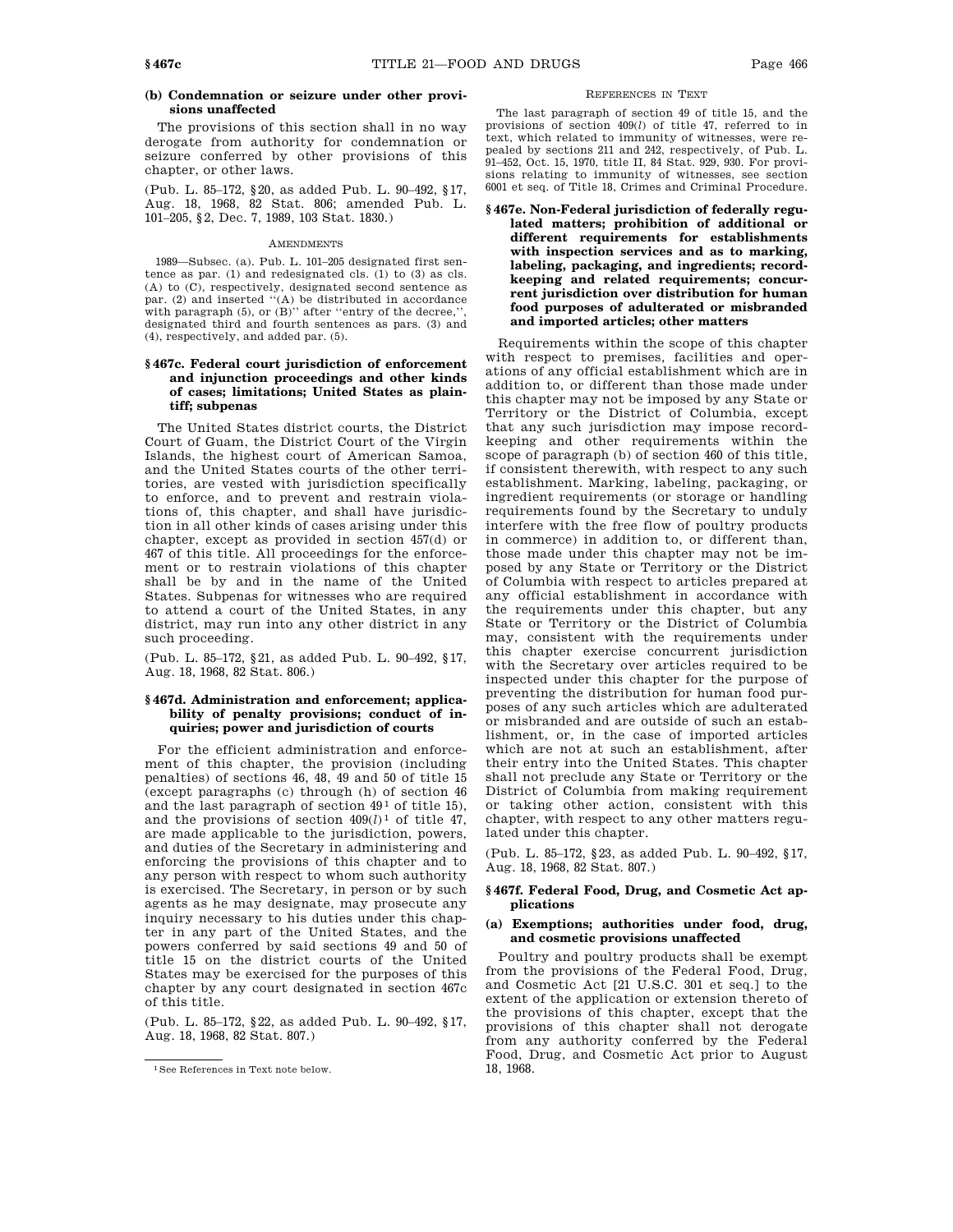## **(b) Enforcement proceedings; detainer authority of representatives of Secretary of Health and Human Services**

The detainer authority conferred by section 467a of this title shall apply to any authorized representative of the Secretary of Health and Human Services for purposes of the enforcement of the Federal Food, Drug, and Cosmetic Act [21 U.S.C. 301 et seq.] with respect to any poultry carcass, or part or product thereof, that is outside any official establishment, and for such purposes the first reference to the Secretary in section 467a of this title shall be deemed to refer to the Secretary of Health and Human Services.

(Pub. L. 85–172, §24, as added Pub. L. 90–492, §17, Aug. 18, 1968, 82 Stat. 807; amended Pub. L. 96–88, title V, §509(b), Oct. 17, 1979, 93 Stat. 695.)

#### REFERENCES IN TEXT

The Federal Food, Drug, and Cosmetic Act, referred to in text, is act June 25, 1938, ch. 675, 52 Stat. 1040, as amended, which is classified generally to chapter 9 (§301 et seq.) of this title. For complete classification of this Act to the Code, see section 301 of this title and Tables.

#### CHANGE OF NAME

''Secretary of Health and Human Services'' sub-stituted for ''Secretary of Health, Education, and Welfare'' in par. (b) pursuant to section 509(b) of Pub. L. 96–88, which is classified to section 3508(b) of Title 20, Education.

## **§ 468. Cost of inspection; overtime**

The cost of inspection rendered under the requirements of this chapter, shall be borne by the United States, except the cost of overtime and holiday pay paid pursuant to the  $1$  section 2219a of title 7.

(Pub. L. 85–172, §25, formerly §19, Aug. 28, 1957, 71 Stat. 448, renumbered Pub. L. 90–492, §17, Aug. 18, 1968, 82 Stat. 805; Pub. L. 107–171, title X, §10703(c)(1), May 13, 2002, 116 Stat. 517.)

#### REFERENCES IN TEXT

Section 2219a of title 7, referred to in text, was in the original ''section 10703 of the Farm Security and Rural Investment Act of 2002'', meaning section 10703 of Pub. L. 107–171, which enacted section 2219a of Title 7, Agriculture, amended this section, section 695 of this title, and section 5549 of Title 5, Government Organization and Employees, and repealed section 394 of Title 7.

#### AMENDMENTS

2002—Pub. L. 107–171 substituted ''except the cost of overtime and holiday pay paid pursuant to the section 2219a of title 7.'' for ''except that the cost of overtime and holiday work performed in establishments subject to the provisions of this chapter at such rates as the Secretary may determine shall be borne by such establishments. Sums received by the Secretary in reimbursement for sums paid out by him for such premium pay work shall be available without fiscal year limitation to carry out the purposes of this section.''

#### **§ 469. Authorization of appropriations**

There is authorized to be appropriated such sums as are necessary to carry out the provisions of this chapter.

(Pub. L. 85–172, §26, formerly §20, Aug. 28, 1957, 71 Stat. 449, renumbered Pub. L. 90–492, §17, Aug. 18, 1968, 82 Stat. 805.)

## **§ 470. Omitted**

#### **CODIFICATION**

Section, Pub. L. 85–172, §27, as added Pub. L. 90–492, §17, Aug. 18, 1968, 82 Stat. 807; amended Pub. L. 103–437, §8(1), Nov. 2, 1994, 108 Stat. 4588, which required the Secretary of Agriculture to report annually to the Committee on Agriculture of the House of Representatives and the Committee on Agriculture, Nutrition, and Forestry of the Senate on the slaughter of poultry and the processing and distribution of poultry parts and products, terminated, effective May 15, 2000, pursuant to section 3003 of Pub. L. 104–66, as amended, set out as a note under section 1113 of Title 31, Money and Finance. See, also, page 46 of House Document No. 103–7.

#### **§ 471. Safe Meat and Poultry Inspection Panel**

## **(a) Review and evaluation**

The advisory panel known as the ''Safe Meat and Poultry Inspection Panel'' established by section 679a of this title shall review and evaluate, as the panel considers necessary, the adequacy, necessity, safety, cost-effectiveness, and scientific merit of—

(1) inspection procedures of, and work rules and worker relations involving Federal employees employed in, plants inspected under this chapter;

(2) informal petitions or proposals for changes in inspection procedures, processes, and techniques of plants inspected under this chapter;

(3) formal changes in poultry inspection regulations promulgated under this chapter, whether in notice, proposed, or final form; and

(4) such other matters as may be referred to the panel by the Secretary regarding the quality or effectiveness of a safe and cost-effective poultry inspection system under this chapter.

**(b) Reports**

## **(1) In general**

The Safe Meat and Poultry Inspection Panel shall submit to the Secretary a report on the results of each review and evaluation carried out under paragraph (1), including such recommendations as the panel considers appropriate.

#### **(2) Reports on formal changes**

In the case of a report concerning a formal change in poultry inspection regulations, the report shall be made within the time limits prescribed for formal comments on such changes.

(Pub. L. 85–172, §30, as added Pub. L. 104–127, title IX, §918(a)(2), Apr. 4, 1996, 110 Stat. 1190.)

## **§ 472. Interstate shipment of poultry inspected by Federal and State agencies for certain small establishments**

## **(a) Definitions**

## **(1) Appropriate State agency**

The term ''appropriate State agency'' means a State agency described in section 454(a)(1) of this title.

#### **(2) Designated personnel**

The term ''designated personnel'' means inspection personnel of a State agency that have undergone all necessary inspection training

 $^1\mathrm{So}$  in original. The word ''the'' probably should not appear.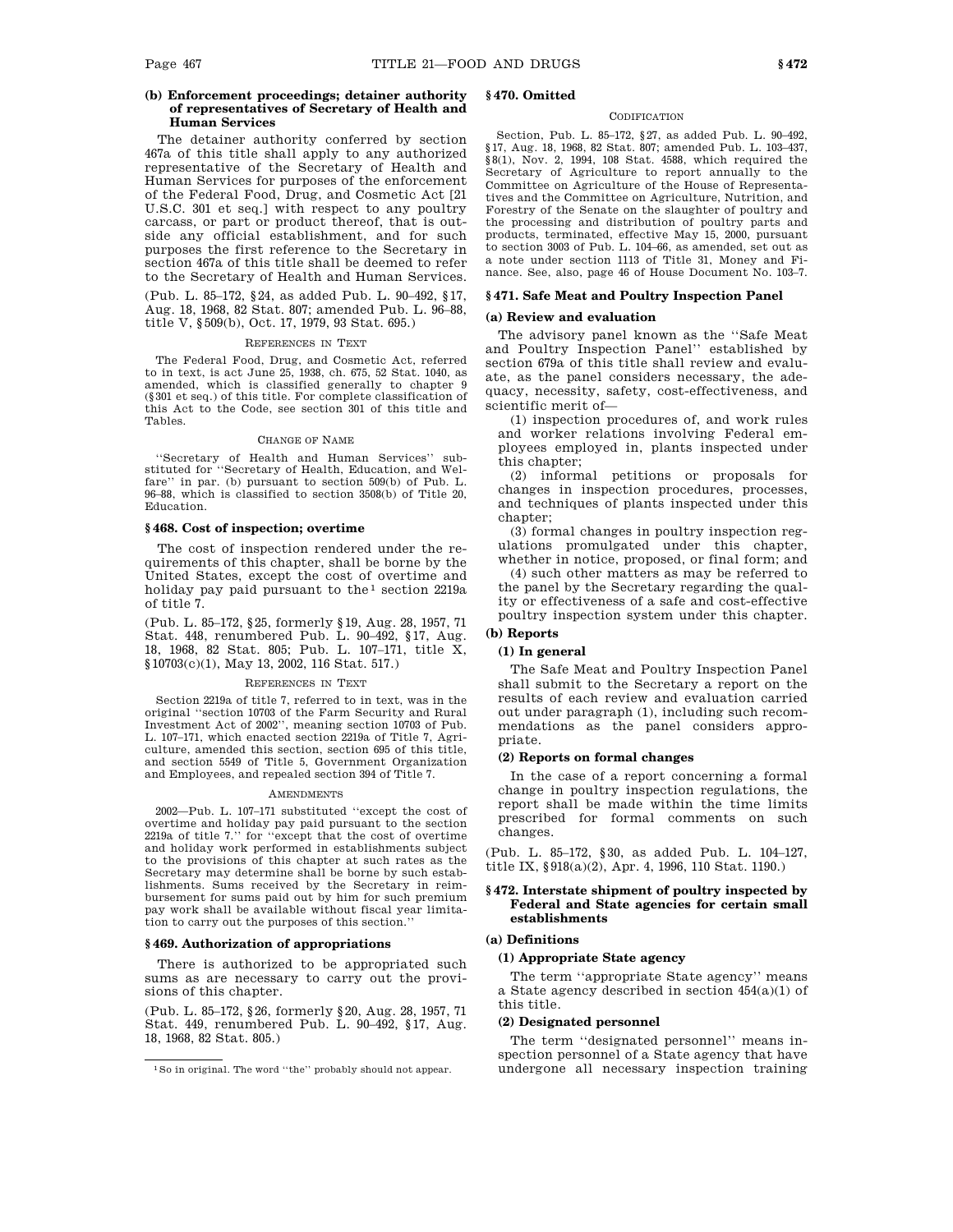and certification to assist the Secretary in the administration and enforcement of this chapter, including rules and regulations issued under this chapter.

## **(3) Eligible establishment**

The term ''eligible establishment'' means an establishment that is in compliance with—

(A) the State inspection program of the State in which the establishment is located; and

(B) this chapter, including rules and regulations issued under this chapter.

## **(4) Poultry item**

The term "poultry item" means-

(A) a portion of poultry; and

(B) a poultry product.

## **(5) Selected establishment**

The term ''selected establishment'' means an eligible establishment that is selected by the Secretary, in coordination with the appropriate State agency of the State in which the eligible establishment is located, under subsection (b) to ship poultry items in interstate commerce.

## **(b) Authority of Secretary to allow shipments**

## **(1) In general**

Subject to paragraph (2), the Secretary, in coordination with the appropriate State agency of the State in which an establishment is located, may select the establishment to ship poultry items in interstate commerce, and place on each poultry item shipped in interstate commerce a Federal mark, stamp, tag, or label of inspection, if—

(A) the poultry item qualifies for the Federal mark, stamp, tag, or label of inspection under the requirements of this chapter;

(B) the establishment is an eligible establishment; and

(C) inspection services for the establishment are provided by designated personnel.

## **(2) Prohibited establishments**

In carrying out paragraph (1), the Secretary, in coordination with an appropriate State agency, shall not select an establishment that—

(A) on average, employs more than 25 employees (including supervisory and nonsupervisory employees), as defined by the Secretary;

(B) as of the date of the enactment of this section, ships in interstate commerce carcasses, portions of carcasses, or poultry items that are inspected by the Secretary in accordance with this chapter;

 $(C)(i)$  is a Federal establishment;

(ii) was a Federal establishment as of the date of the enactment of this section, and was reorganized on a later date under the same name or a different name or person by the person, firm, or corporation that controlled the establishment as of the date of the enactment of this section; or

(iii) was a State establishment as of the date of the enactment of this section that—

(I) as of the date of the enactment of this section, employed more than 25 employees; and

(II) was reorganized on a later date by the person, firm, or corporation that controlled the establishment as of the date of the enactment of this section;

(D) is in violation of this chapter;

(E) is located in a State that does not have a State inspection program; or

(F) is the subject of a transition carried out in accordance with a procedure developed by the Secretary under paragraph  $(3)(A).$ 

## **(3) Establishments that employ more than 25 employees**

## **(A) Development of procedure**

The Secretary may develop a procedure to transition to a Federal establishment any establishment under this section that, on average, consistently employs more than 25 employees.

# **(B) Eligibility of certain establishments**

## **(i) In general**

A State establishment that employs more than 25 employees but less than 35 employees as of the date of the enactment of this section may be selected as a selected establishment under this section.

#### **(ii) Procedures**

A State establishment shall be subject to the procedures established under subparagraph (A) beginning on the date that is 3 years after the effective date described in subsection (i).

#### **(c) Reimbursement of State costs**

The Secretary shall reimburse a State for costs related to the inspection of selected establishments in the State in accordance with Federal requirements in an amount of not less than 60 percent of eligible State costs.

## **(d) Coordination between Federal and State agencies**

## **(1) In general**

The Secretary shall designate an employee of the Federal Government as State coordinator for each appropriate State agency—

(A) to provide oversight and enforcement of this section; and

(B) to oversee the training and inspection activities of designated personnel of the State agency.

## **(2) Supervision**

A State coordinator shall be under the direct supervision of the Secretary.

## **(3) Duties of State coordinator**

#### **(A) In general**

A State coordinator shall visit selected establishments with a frequency that is appropriate to ensure that selected establishments are operating in a manner that is consistent with this chapter (including regulations and policies under this chapter).

## **(B) Quarterly reports**

A State coordinator shall, on a quarterly basis, submit to the Secretary a report that